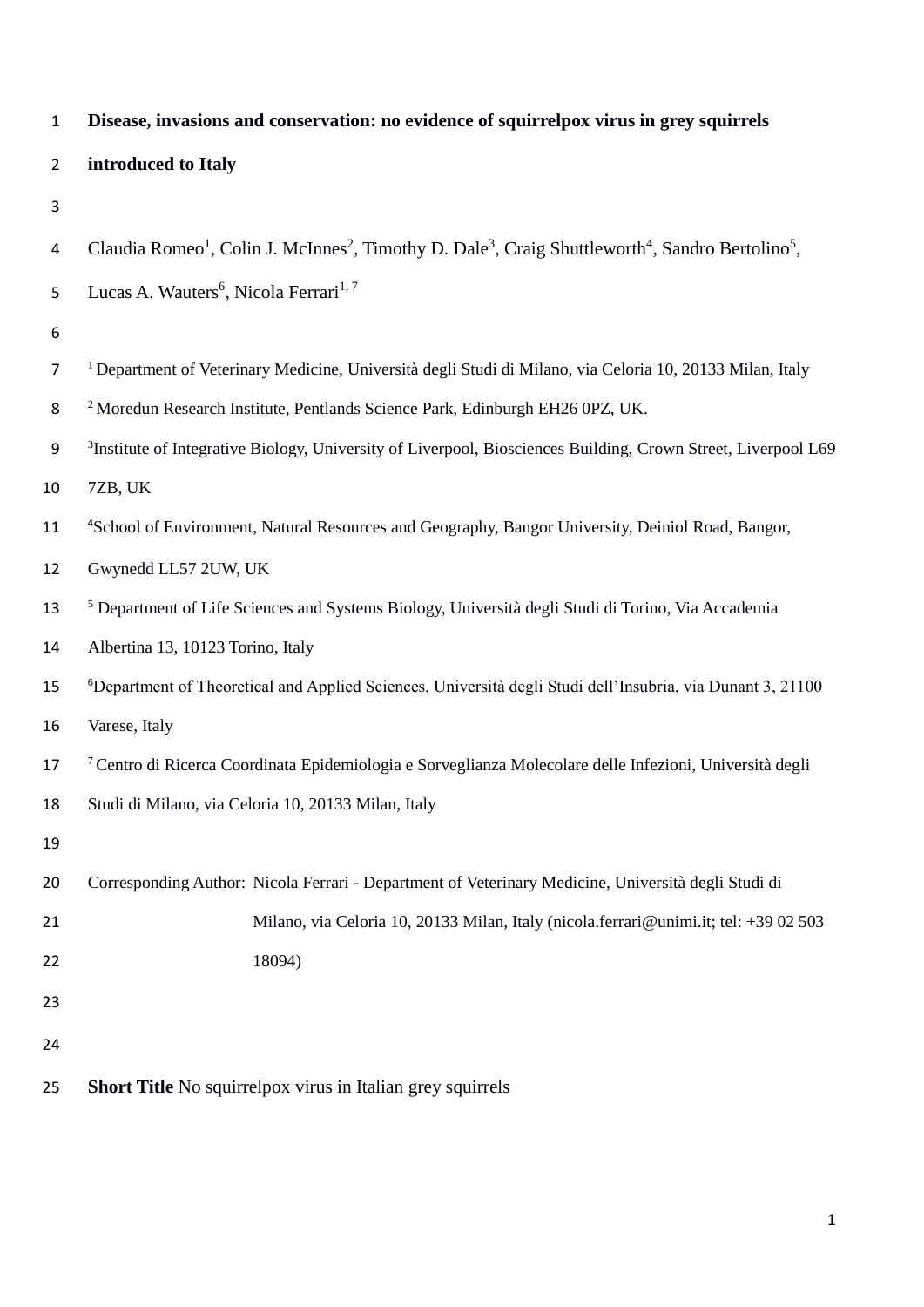- **Abstract**
- 

 Native red squirrels (*Sciurus vulgaris*) in Great Britain and Ireland are threatened by alien grey squirrels (*S. carolinensis*) through exploitation competition and spillover of squirrelpox virus (SQPV). By accelerating the replacement of red squirrels by the invader, SQPV represents a fundamental factor to consider when planning management and conservation strategies. In mainland Europe, grey squirrels introduced to Italy threaten the survival of the whole continental red squirrel population, but no extensive surveys for SQPV presence have been carried out in the region. We therefore investigated SQPV infection in north Italian grey squirrel populations through a combination of serological and molecular methods. Firstly, we analysed sera from 285 individuals through an enzyme-linked immunosorbent assay (ELISA) to detect antibodies against SQPV. Secondly, a PCR designed to amplify a segment of the G8R SQPV gene was carried out on DNA extracted from swabs and skin tissue samples from a second set of 66 grey squirrels. ELISA tests identified 4 reactors (1.4%), but the subsequent PCR survey did not detect any SQPV DNA. Based on the low prevalence observed and on PCR results, we believe that the 4 suspected positives were the result of an ELISA cross-reaction following exposure to another pox virus. Considering sample size and performances of the two methods, confidence of freedom from SQPV resulted above 99.9%. However, because of the severe impact of SQPV on red squirrels, we recommend the implementation of a passive surveillance plan for the early detection of an SQPV emergence in continental Europe.

- 
- 
- **Keywords**

 *Sciurus vulgaris; Sciurus carolinensis;* apparent competition; SQPV; alien species; disease-mediated invasions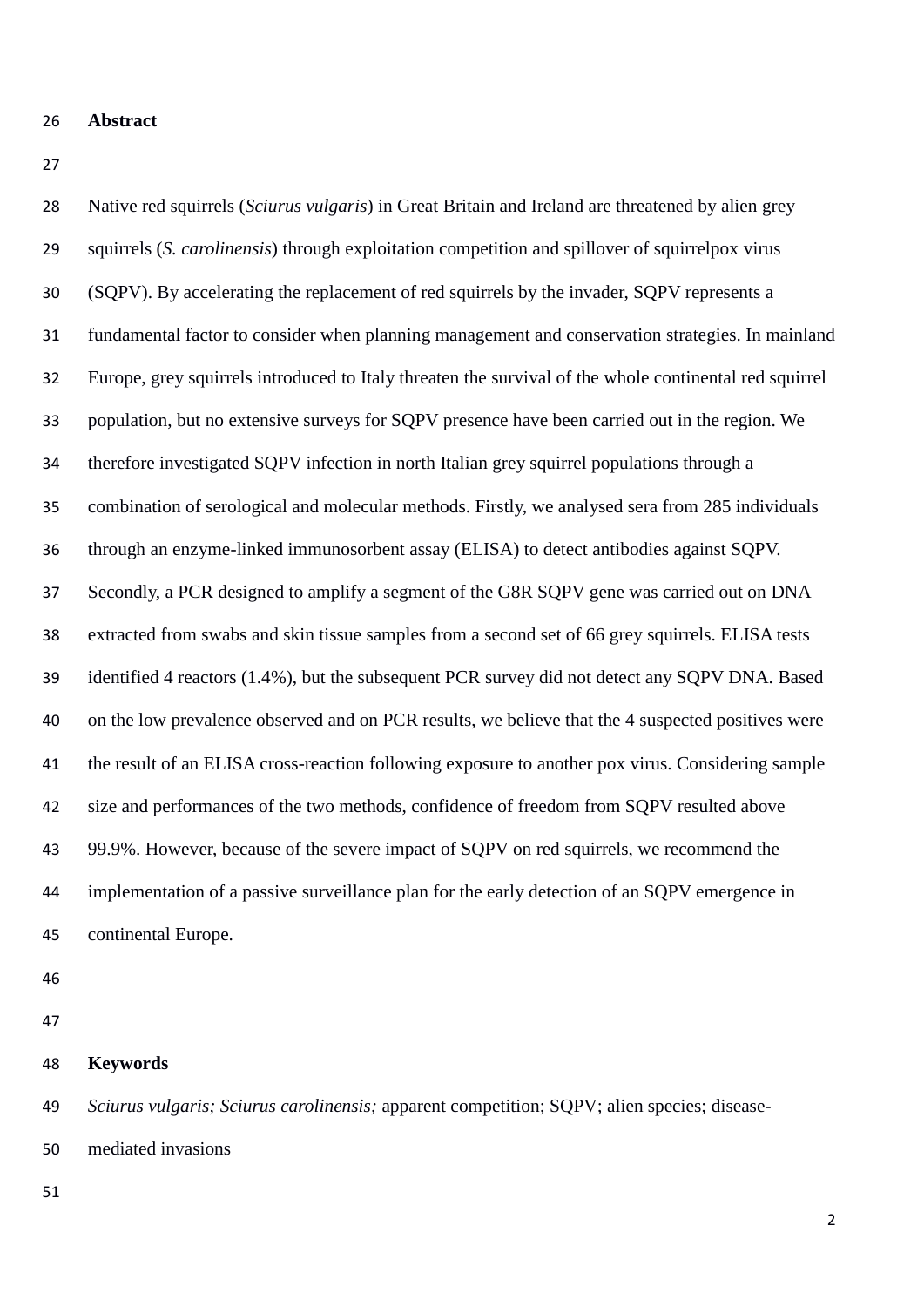#### **Introduction**

 During the last century, populations of Eurasian red squirrels (*Sciurus vulgaris*) declined throughout Great Britain and large areas of Ireland due to habitat destruction and fragmentation and interspecific competition with introduced Eastern grey squirrels (*Sciurus carolinensis*) (Gurnell, Lurz & Wauters, 2015). Replacement of native red by alien grey squirrels is one of the best documented examples of the negative impact induced by biological invasions on native ecosystems and is based on two mechanisms of competition. Firstly, an exploitation competition based on better use of food resources by grey squirrels leading to a progressive reduction in the fitness of red squirrels, which over time will result in the extinction of red squirrel populations (Gurnell *et al.*, 2004; Wauters, Tosi & Gurnell, 2005;). Secondly, an apparent competition (Holt, 1977) mediated by a shared pathogen: the squirrelpox virus (SQPV). Apparent competition is a form of indirect interaction between species mediated by the action of a shared enemy (either a predator, herbivore or pathogen), which exerts a differential impact on the two competitors (reviewed in Holt & Bonsall, 2017). Biological invasions represent a perfect scenario for disease-mediated competition to occur because it is likely that invaders will carry along alien pathogens that may spill over to native species; and it is also likely that the impact of such pathogens will be highly asymmetrical, as native hosts will lack any previous exposure to them (Strauss, White & Boots, 2012; Lymbery *et al.*, 2014). In recent years, the role played by alien species in disease emergence in wildlife has been increasingly recognised, and several examples of disease-mediated invasions involving both vertebrate and invertebrate hosts have been documented (e.g. Strauss *et al.*, 2012; Lymbery *et al.*, 2014; Tompkins *et al.* 2015 and references therein). Awareness about disease risks connected to invasions is thus growing and there is a compelling need to account for such threats in management and control strategies (e.g. Dunn & Hatcher, 2015). The red-grey squirrel system in Great Britain is one of the most prominent examples of disease-mediated invasions since SQPV has a very different pathogenicity in the two hosts, with grey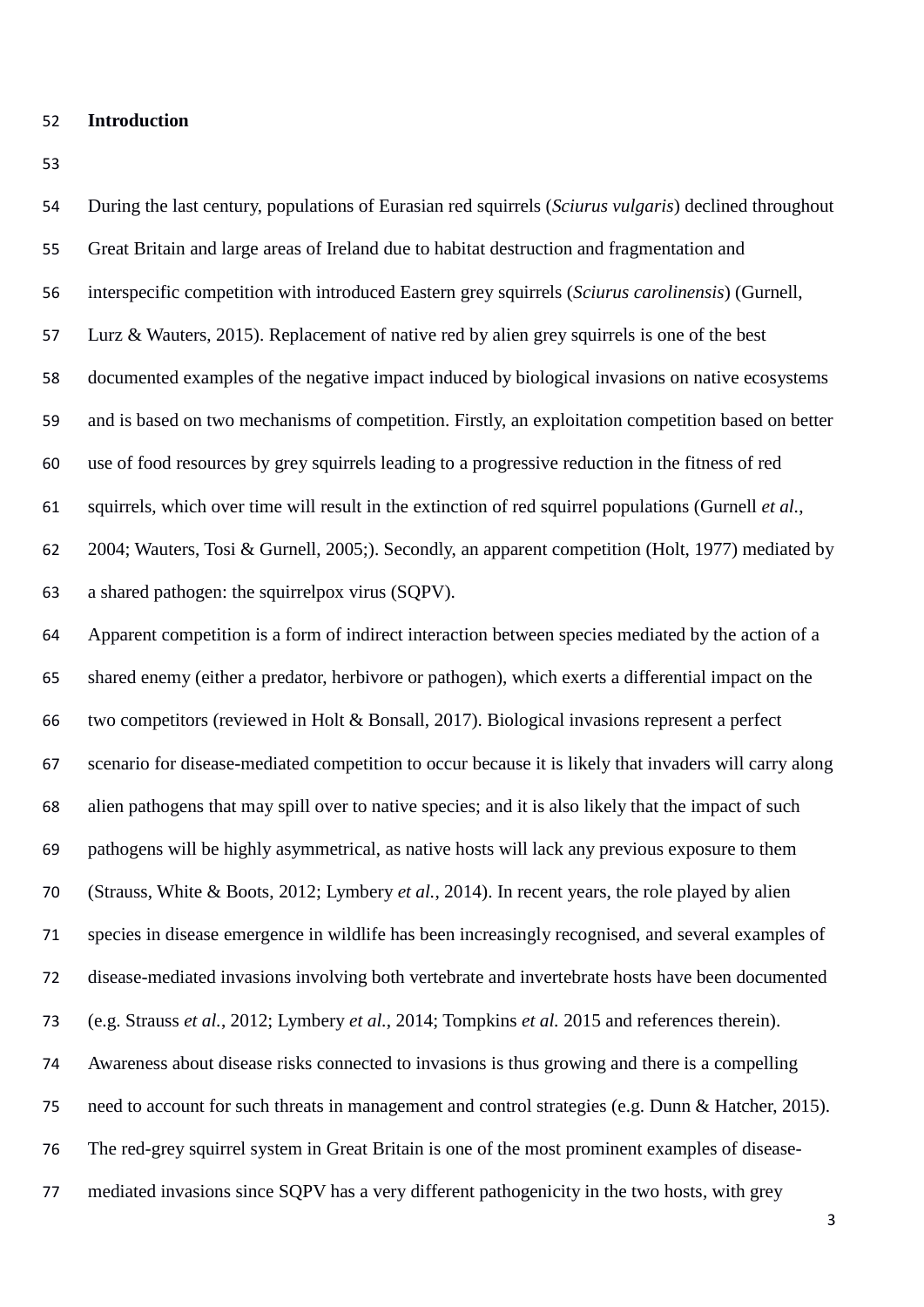squirrels seemingly unaffected by the infection and high mortality rates in red squirrels (Tompkins *et al.*, 2002; Fiegna *et al.* 2016). As a result, the virus ultimately facilitates replacement of the highly vulnerable native species by the more tolerant invader (Tompkins *et al.*, 2002; Tompkins, White & Boots, 2003). It has been long debated whether the pox infection was introduced in Great Britain and Ireland by the alien host or was already endemic in the area, but most evidence points toward the former hypothesis (McInnes *et al.*, 2006). In any case, regardless of SQPV origins, it is now certain that grey squirrels act as a reservoir for the virus, maintaining its circulation with dire consequences for native red squirrels (Sainsbury *et al.*, 2000; Chantrey *et al.*, 2014). Several authors argued that direct competition alone could not explain the rate of red squirrel decline observed in Great Britain: modelling analyses suggested that where the virus is present, the grey squirrel replaces red squirrels up to 25 times faster than in areas without the infection, where only competition for resources occurs (Tompkins *et al.*, 2003; Rushton *et al.*, 2005). SQPV in the UK appears thus as a crucial driver in the competition between the alien and the native species and collecting data on its presence is fundamental in order to plan adequate management and conservation strategies (Gurnell *et al.*, 2006; Schuchert *et al.*, 2014; Macpherson *et al.*, 2015; Bertolino *et al.* 2016; White *et al.*, 2016). In Europe, in addition to Great Britain and Ireland, grey squirrels have been introduced into Italy where their expansion could potentially threaten the whole continental red squirrel population (Bertolino *et al.*, 2014). Distribution of the alien species in the country is still fragmented, with two

large, expanding populations in Piedmont and Lombardy regions in north-western Italy and a

smaller one in central Italy (Umbria region) (Martinoli *et al.*, 2010; Bertolino *et al.*, 2014; Signorile,

Paoloni & Reuman, 2014a). Additionally, a small, isolated nucleus inhabiting an urban park in

Genova Nervi (Liguria) is being eradicated through sterilization; and occasional sightings have been

reported in Tuscany, Lazio and Veneto regions (Mori *et al.*, 2016). The two north Italian populations

are located 100 km apart, near the borders with France and Switzerland, and include approximately

40,000 individuals which represent 90%-95% of the Italian grey squirrels. Expansion models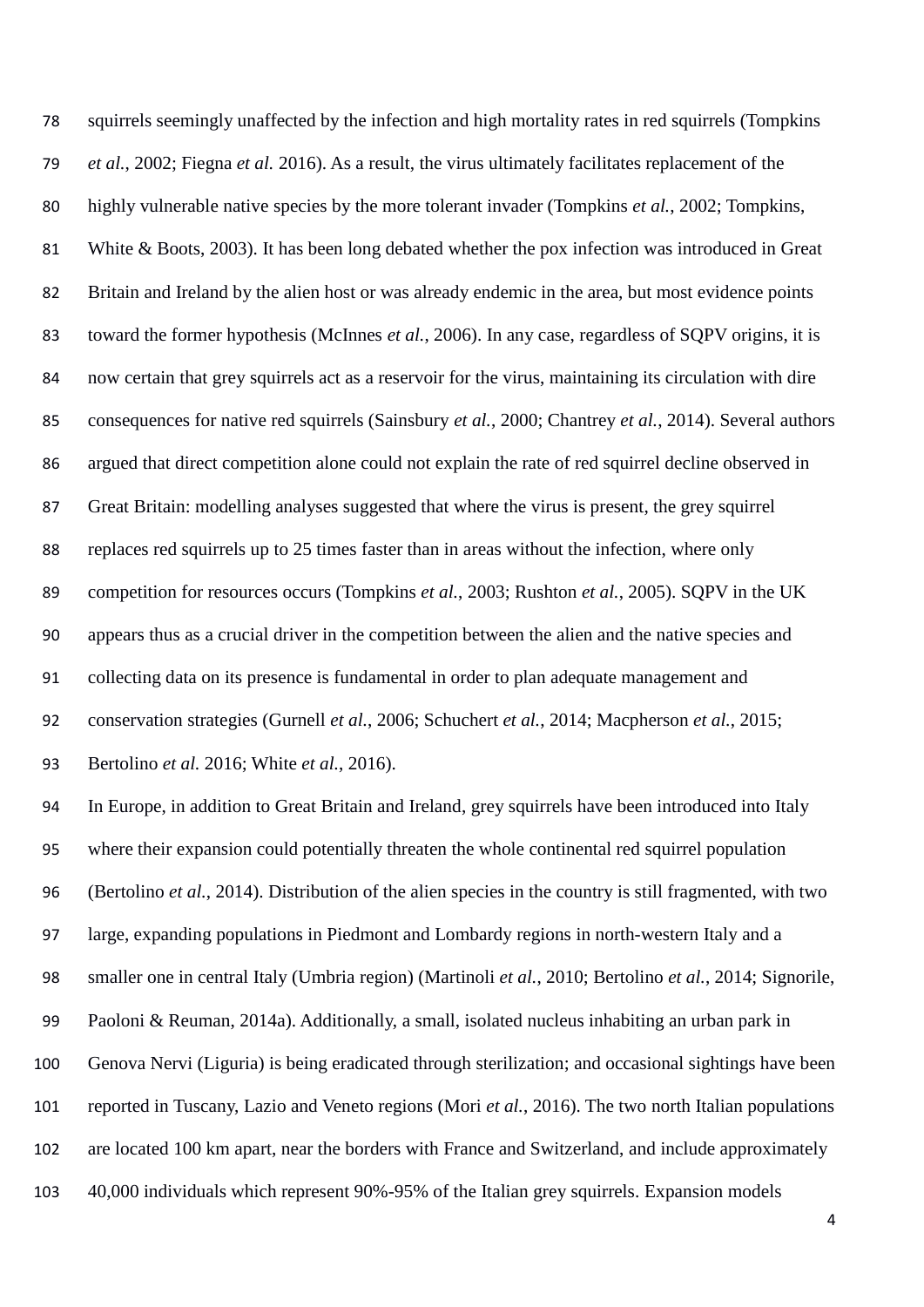predicted that, in absence of control, grey squirrels inhabiting these regions will cross the Alps and invade neighbouring countries within 60 years (Tattoni *et al.*, 2006; Bertolino *et al.*, 2008). The smaller population established in central Italy has a more recent origin and currently covers a 50 107 km<sup>2</sup> area around the town of Perugia, 350 km south of the northern nuclei (Signorile *et al.*, 2014a; La Morgia *et al.*, 2017). It is known that the large population in Piedmont was founded by a first, single introduction of four American squirrels in 1948 (Bertolino, 2009; Martinoli *et al.*, 2010), and genetic profiling suggests that the whole population in Perugia and at least some of the Lombardy nuclei derived from within-country translocations of Piedmontese individuals (Signorile *et al.*,

2016).

 Red squirrels are widespread in most of the Italian peninsula except for heavily urbanized areas, the islands and the southernmost regions, with the presence of an endemic subspecies (*S. v. italicus*) in central Italy. Additionally, a new, endemic squirrel species (*S. meridionalis*) inhabiting Basilicata and Calabria regions in the south has been recently described (Wauters *et al.*, 2017). Threats to red squirrel survival in Italy include habitat loss and fragmentation, and direct competition with grey squirrels (Wauters *et al.*, 2002a, 2005; Wauters, Tosi & Gurnell, 2002b), with the local extinction of red squirrels from large areas where the invader is spreading (Bertolino *et al.*, 2014). However, the rate of grey squirrel spread (and concurrently of red squirrel decline) observed in the country always appeared much lower than in Great Britain (Bertolino *et al.* 2014). Absence of SQPV infection, higher habitat fragmentation, reduced propagule pressure and genetic diversity have all been among the proposed mechanisms to explain the slower expansion of grey squirrels in Italy (Lurz *et al.*, 2001; Rushton *et al.*, 2005; Signorile et al, 2014b). All the three main Italian grey 125 squirrel populations are currently under intensive control to prevent further expansion, but no surveillance for SQPV has been ever carried out in the country. Based on the British experience, the presence of SQPV in the Italian scenario could accelerate grey squirrel spread and potentially have huge welfare and conservation implications for the continental red squirrel population and for the survival of the two abovementioned endemic Italian taxa, *S. v. italicus* and *S. meridionalis*. To date,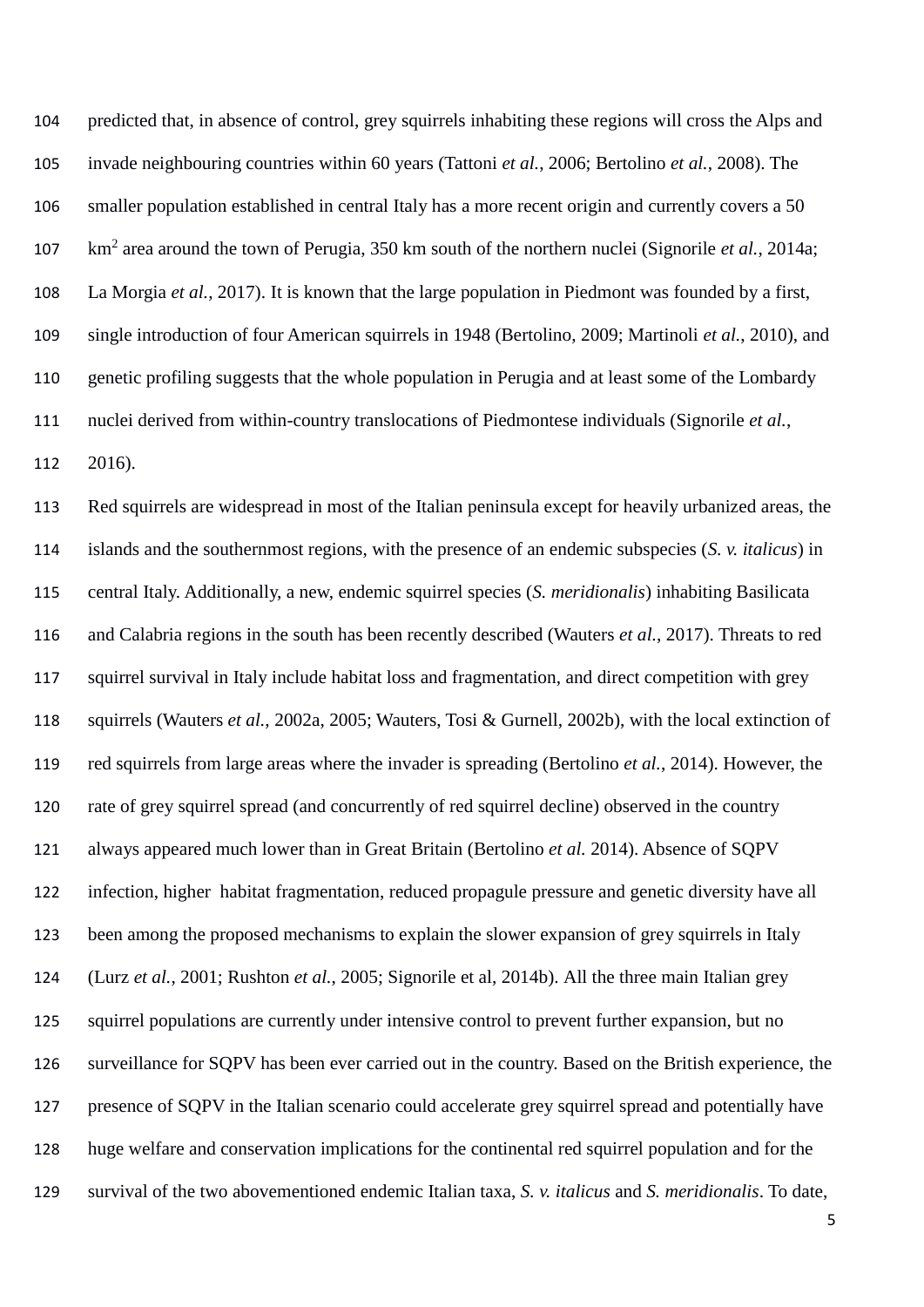no diseased red squirrels with clinical symptoms of the infection have ever been reported in the country, but this lack of evidence is not a proof of SQPV absence. Because of the often cryptic nature of the native squirrel, such disease may indeed have gone undetected, as was the case in Ireland for many years. There, it was known from enzyme-linked immunosorbent assay (ELISA) results obtained in the 90's that grey squirrels had been exposed to the virus, but it was not until 14 years later that disease was confirmed in red squirrels (McInnes *et al.*, 2013; Stritch *et al.*, 2015). For this reason, and because of the conservation implications that SQPV presence in Italy could have, here we aim to address the lack of data on the prevalence of SQPV in Italian grey squirrels. Based on the apparent lack of diseased red squirrels and the relatively slow rates of species replacement observed in the country, we predict that Italian squirrel populations are free from SQPV infection. We will investigate this hypothesis by using a combination of serological and molecular testing, integrated with an analytical approach to estimate the likelihood of true absence of the infection.

## **Materials and Methods**

*Host-virus system*

 Infection by SQPV in grey squirrels is mostly sub-clinical (Tompkins *et al.*, 2002; Atkin *et al.*, 2010), with seroprevalence in infected populations reaching values from 25% up to 100% (Sainsbury *et al.*, 2000; Bruemmer *et al.*, 2010; Chantrey *et al.*, 2014; Collins *et al.*, 2014). In contrast, in red squirrels the virus causes skin lesions and severe exudative dermatitis on the face, feet and genitalia, leading to the death of infected individuals in a few weeks (Tompkins *et al.*, 2002; Carroll *et al.*, 2009; Fiegna *et al.*, 2016). Current evidence suggests that interspecific transmission does not require direct contact among individuals, since skin lesions are rich in viral particles that are thus likely to contaminate nests, branches or may even be carried by ectoparasitic vectors (Atkin *et al.*, 2010; Collins *et al.*, 2014; Cowan *et al.*, 2016; Fiegna *et al.*, 2016). It appears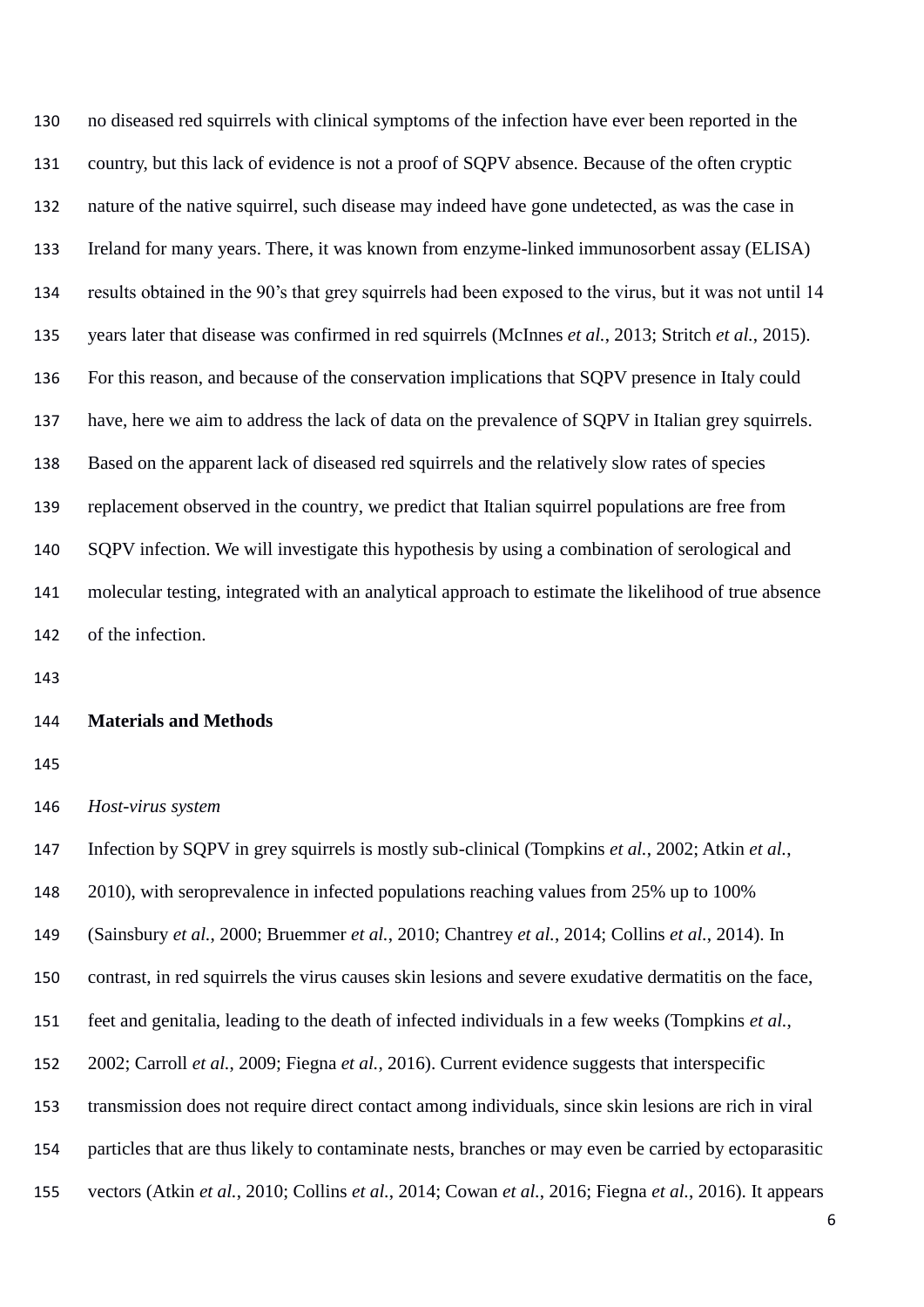that some red squirrels are able to survive exposure to SQPV, but the infection generally causes high morbidity and mortality in the Eurasian species (Tompkins *et al.*, 2002; Sainsbury *et al.*, 2008; Shuttleworth *et al.*, 2015). Chantrey *et al.* (2014) estimated a population decline of approximately 90% with a potential survival rate of <10% following a naturally occurring epidemic of SQPV in red squirrels on Merseyside, UK.

*Sampling and study sites*

 Between 2011 and 2014 extensive trapping of grey squirrels was carried out in the two main Italian populations located in north-western Italy. The Piedmont population covers approximately 2000 165 km<sup>2</sup> (Bertolino *et al.* 2014) with an estimated size of 25,000 individuals (min-max 15,600-45,800; LIFE09 NAT/IT/00095 EC-SQUARE Final Report, 2015). The Lombardy population is 100 km to the east and consists of several nuclei, more or less interconnected, for an estimated size of about 15,000 individuals (min-max 10,000-20,000; Bertolino & Wauters, unpublished data). To investigate SQPV presence, we collected samples from sixteen sites located in the two regions (Fig. 1) that were selected based on local squirrel density and to cover the maximum extent of the invader's known distribution in the two areas. During 2011 and 2012 we carried out a first survey through serological testing, then (2013-2014) we carried out a second, separate sampling for SQPV detection through molecular methods. During both sampling campaigns, in each site we carried out a minimum of two trapping sessions that lasted at least 3 consecutive days. Squirrels were captured using live-traps (model 202, Tomahawk Live Trap Co., Wisconsin, USA) baited with hazelnuts that were checked at least twice a day (see Romeo *et al.*, 2014, 2015 for further details on trapping and handling methods). Captures were carried out mostly within an alien squirrels control program (LIFE09 NAT/IT/00095 EC-179 SQUARE): animals were immediately euthanised on the field by  $CO<sub>2</sub>$  inhalation and blood samples for serological testing were collected post-mortem through heart-puncture. In a few areas at the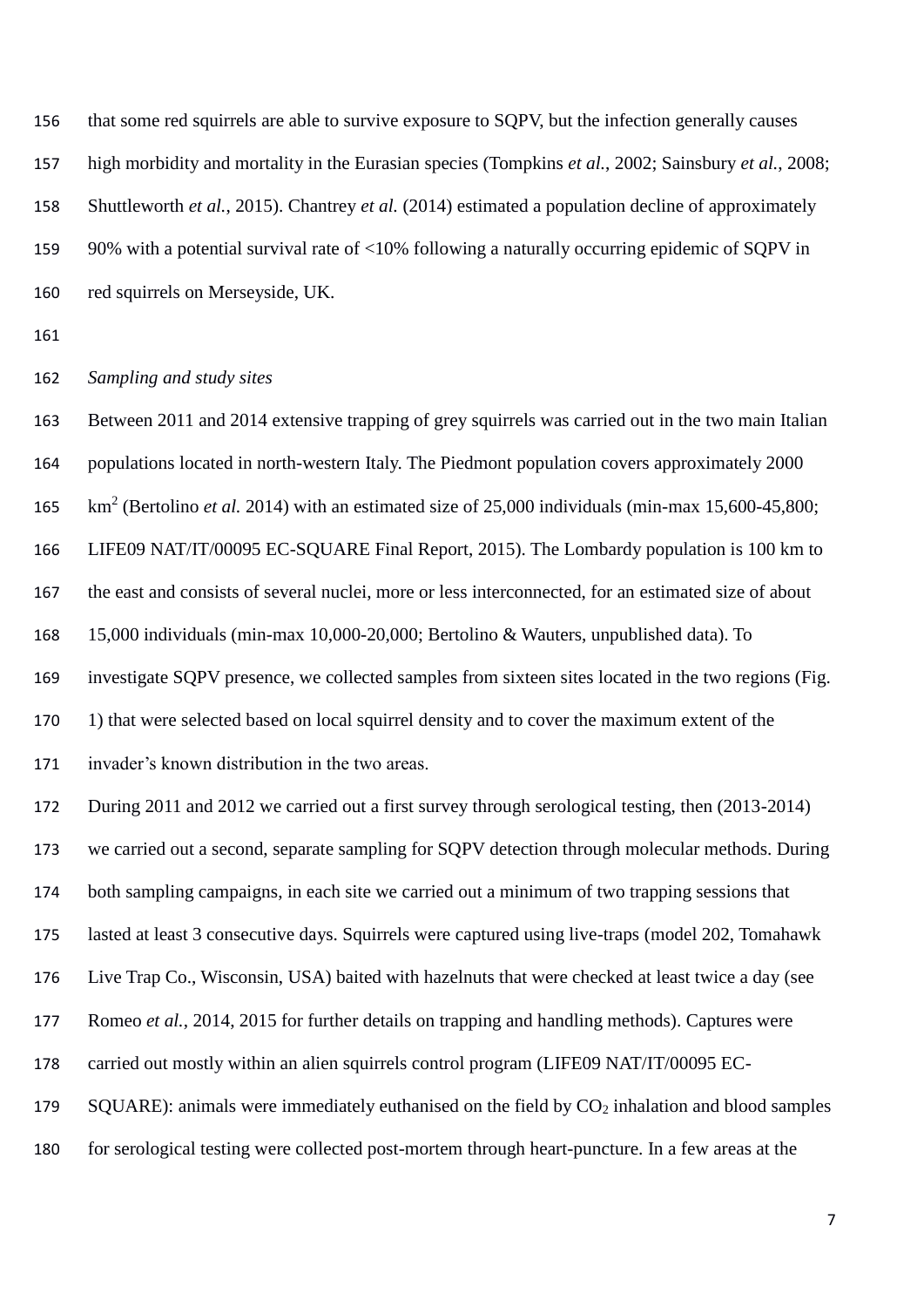initial stages of the survey, the project was granted only permits for trapping and release. In this case, squirrels were marked with ear tags and released after blood collection from the femoral vein. Sampled blood was separated by centrifugation (15 min at 1800 g) within a few hours after collection and sera were subsequently stored at -20°C until analysis. Sampling for molecular analysis was carried out exclusively from culled animals: we collected swabs and skin tissue 186 samples (approximate size  $0.5 \text{ cm}^2$ ) from body areas known for having a predilection for SQPV infection (i.e. lip, eyelid, arm sensory vibrissae and flank from both sides of the body, Dale *et al.*, 2016). These were stored at -20°C until DNA extraction could be carried out. All the sampled individuals were visually inspected for lesions and the sample set was representative of the population structure for sex (167 females and 184 males) and age class (266 adults and 85 subadults). Trapping was carried out all through the year (176 individuals were trapped during spring-summer and 175 during autumn-winter).

## *Serological analyses*

 Grey squirrel serum samples were tested for the presence of antibodies against squirrelpox virus as previously described (Sainsbury *et al.*, 2000). Briefly, 285 sera were analysed against squirrelpox virus antigen, from cell culture-grown virus. ELISA plates (96-well flat-bottomed, Griener Bio-198 One, UK) were coated with detergent-extracted (IGEPAL<sup>®</sup> CA-630; Sigma-Aldrich) antigen from SQPV-infected or mock-infected cells. Squirrel sera, diluted 1/50 in 1 x PBS / 0.05% v/v Tween 20/1% w/v bovine serum albumin, were added to duplicate wells containing SQPV or control negative antigen. After incubation for two hours, the wells were washed and bound IgG detected 202 using Protein-G conjugated to horseradish peroxidise (HRP) and the substrate TMB (Sure Blu™ TMB Microwell Peroxidase substrate, KPL, USA). The optical density at 450nm was determined 204 for positive and negative antigen wells and the corrected  $OD<sub>450</sub>$  calculated for each serum sample. 205 An OD<sub>450</sub> value of  $>0.2$  was considered positive.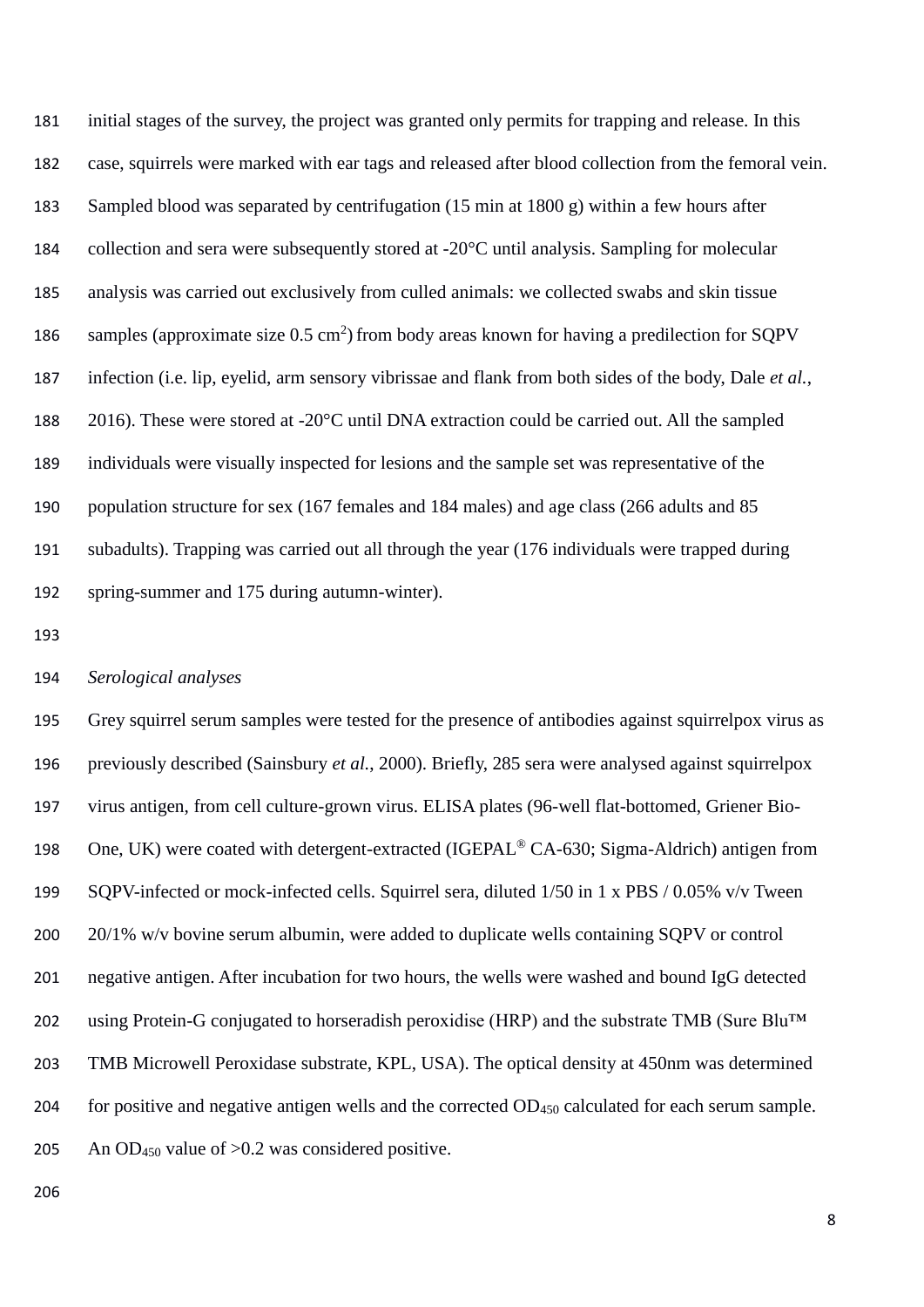## *Molecular analysis*

 Sixty-six individuals were examined for the presence of SQPV DNA through the analysis of swabs and skin samples previously collected from lips, eyelids, arm vibrissae and flanks. The swab samples were used as an initial survey and if any amplification was recorded in any of the reactions then the skin samples from that individual were subsequently analysed. DNA was isolated from 212 samples using a commercially available kit (DNeasy® Blood and Tissue kit, Oiagen, Manchester, UK). For skin samples the manufacturer's recommended protocol was used on 25mg of tissue, while a modified protocol was used for swab samples (Dale *et al.*, 2016). DNA extracts were then 215 stored at -20°C. Prior to analysis, the nucleic acid concentration of DNA extracts was measured using a NanoDrop 1000 (Nano Drop Technologies Inc., Wilmington, USA) and each diluted to a 217 concentration of  $20\frac{\mu l}{\nu}$ . 'No sample' DNA extracts were run in tandem with each batch of extracts to act as potential contamination indicators. A quantitative multiplex PCR designed to amplify a segment of the grey squirrel phosphoglycerate kinase (PGK) gene (acting as an endogenous control) 220 and a segment of the G8R SQPV gene were then used to analyse the DNA extracts. Cycling was 221 carried out on a Lightcycler<sup>®</sup> 480 II (Roche, Wellwyn Garden City, UK) real-time PCR machine 222 using the following primers and probes GGTCTATTATCCTGTTGGA (left PGK primer), CTGGTTTGGAAAGTGAAG (right PGK primer), FAM-TACTTCGGCTGACTCGGCTT-BHQ1 (PGK probe),CATCGACCAGAAGAAGTC (left SQPV primer), GCTGATGCACTTGATGAA (right SQPV primer), (TexR-CGTGTTCAACTTCCACCTCTACG-BHQ2 (SQPV probe) (primers and probes supplied by Eurofins MWG Operon, Edersberg, Germany). For more detailed information on the assay see Dale *et al.* (2016). Each DNA extract/sample was run in triplicate with a single no-template-control for each sample. A positive result was recorded when a sample showed amplification in >2/3 reactions. A sample was considered negative if no amplification occurred in 3/3 reactions. If a sample showed amplification in 1/3 reactions the analysis was repeated and the previous scoring methodology applied. If an identical result occurred the individual was categorised as inconclusive.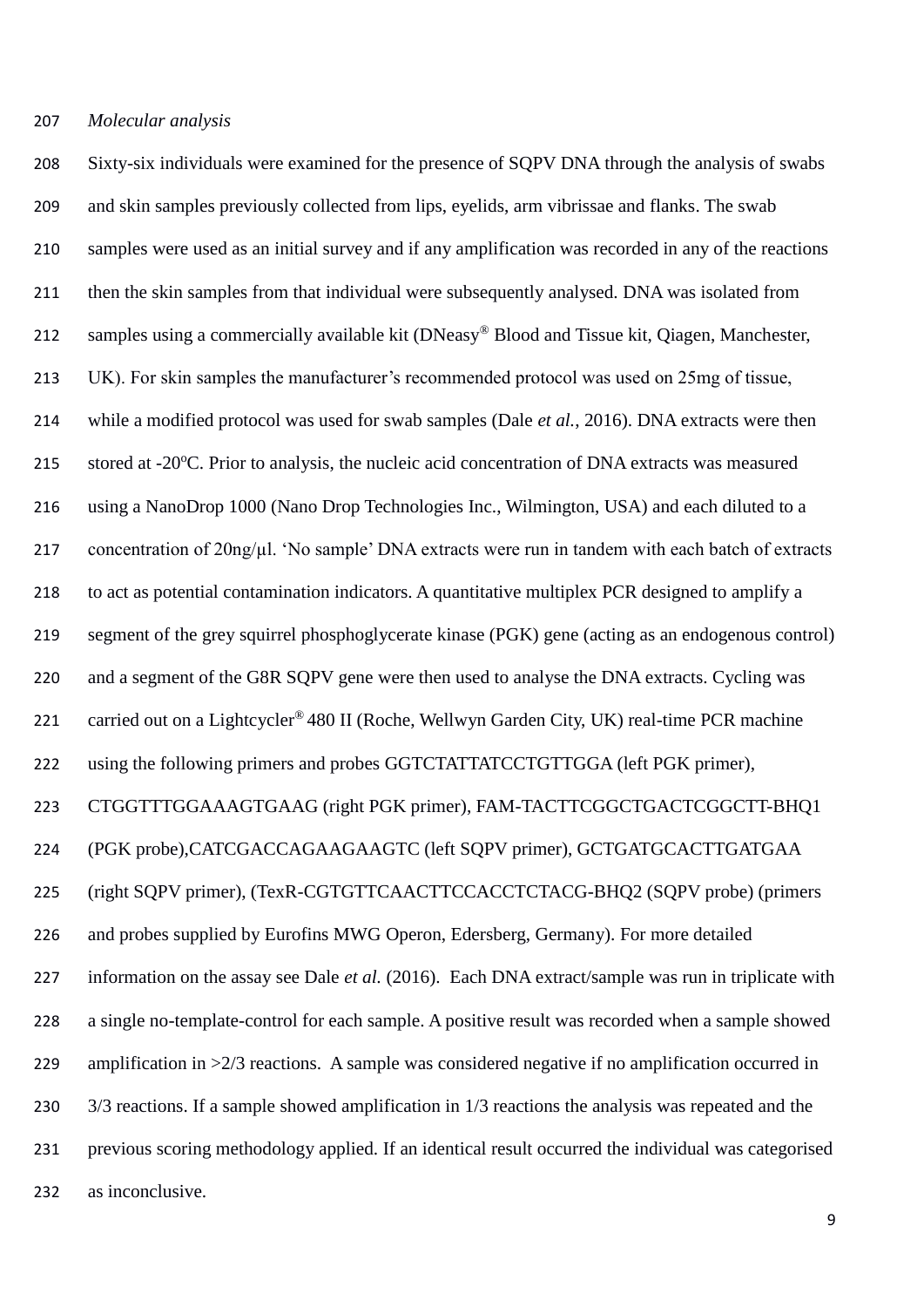# *Epidemiological Analysis*

 Demonstrating the absence of an infection from a population is problematic since it would require the testing of all individuals with a test that had both 100% sensitivity and specificity. To overcome this, we estimated the confidence of freedom from SQPV infection based on the number of individuals in our sample that tested negative. More specifically, we estimated the herd-level negative predictive value (Eq. 1), which corresponds to the probability that an infection is truly absent given that a determinate number of individuals from that herd (i.e. population) are all negative to a specific diagnostic test (Martin, Shoukri & Thorburn 1992; Christensen & Gardner, 2000; Humphry, Cameron & Gunn 2004).

244 Eq. 1 
$$
HNPV = \frac{(1 - eP) \times HSp}{(1 - eP) \times HSp + eP \times (1 - HSe)}
$$

 where eP is the expected prevalence and HSp and HSe are herd-level specificity and sensitivity, respectively

 Estimation of the herd-level negative predictive value does not require much information about the target population, as it depends only on the expected prevalence and herd-level specificity and sensitivity, which in turn will depend exclusively on sample size and sensitivity and specificity of the chosen diagnostic test (Eq. 2 and 3). Consequently, this method can be applied to estimate confidence of freedom from a disease *a posteriori*, when sampling is restricted by field limitations or a precise estimation of population size is not available, as is often the case with wild populations. 

255 Eq. 2 
$$
HSe = 1 - [(1 - (eP \times Se) + (1 - eP) \times (1 - Sp))]^{N}
$$

$$
1256 \t Eq. 3 \t HSp = SpN
$$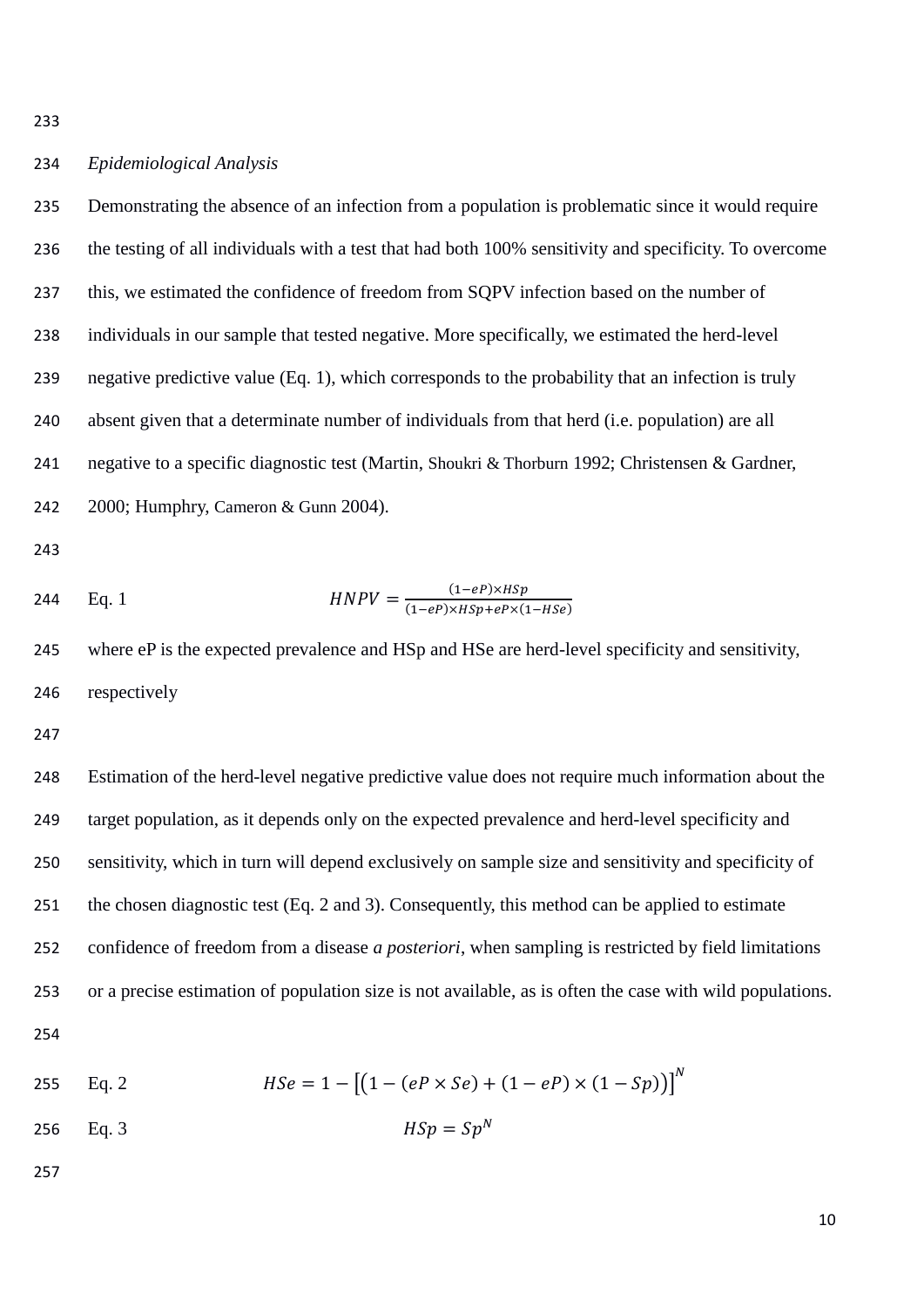where N is sample size and Se and Sp are the sensitivity and specificity of the test, respectively.

| 260 | Based on the prevalence range observed in grey squirrels in Great Britain, where SQPV is endemic,                         |
|-----|---------------------------------------------------------------------------------------------------------------------------|
| 261 | we assumed two different scenarios and calculated the population-level negative predictive value                          |
| 262 | for an expected prevalence of either 25% or 50%. In absence of specific estimates of tests                                |
| 263 | performances, we conservatively assumed a sensitivity and specificity of 99% for PCR, and a                               |
| 264 | sensitivity of 90% for ELISA. Specificity of ELISA was set at 92%, based on results obtained by                           |
| 265 | Sainsbury et al. (2000), who found that 7.5% of SQPV positive sera reacted also to vaccinia virus.                        |
| 266 |                                                                                                                           |
| 267 | <b>Results</b>                                                                                                            |
| 268 |                                                                                                                           |
| 269 | Serological Analyses                                                                                                      |
| 270 | The results of the analysis of 285 sera samples are presented in the form of a histogram (Fig. 2),                        |
| 271 | demonstrating the range of corrected OD <sub>450</sub> values. Only 4 samples $(1.4\%; 95\% \text{ CI: } 0.04\% - 2.8\%)$ |
| 272 | from the Italian grey squirrels gave readings $> 0.2$ (range 0.212 to 0.494) and therefore were                           |
| 273 | considered as potentially positive for exposure to SQPV.                                                                  |
| 274 |                                                                                                                           |
| 275 | <b>Molecular Analyses</b>                                                                                                 |
| 276 | Sixty-six swabs were analysed. Two swabs failed to amplify any grey squirrel PGK so they were                             |
| 277 | excluded from the analysis. Four swabs showed amplification of the SQPV target gene one out of                            |
| 278 | three reactions, but repeating the PCR analysis on these DNA extracts showed no amplification and                         |
| 279 | skin samples from these individuals eventually proved negative, with one individual only showing                          |
| 280 | one reaction out of three on both lip and flank skin. Again, subsequent analysis showed no                                |
| 281 | amplification of the SQPV target gene, meaning that all the examined samples can be considered as                         |
| 282 | negative.                                                                                                                 |
|     |                                                                                                                           |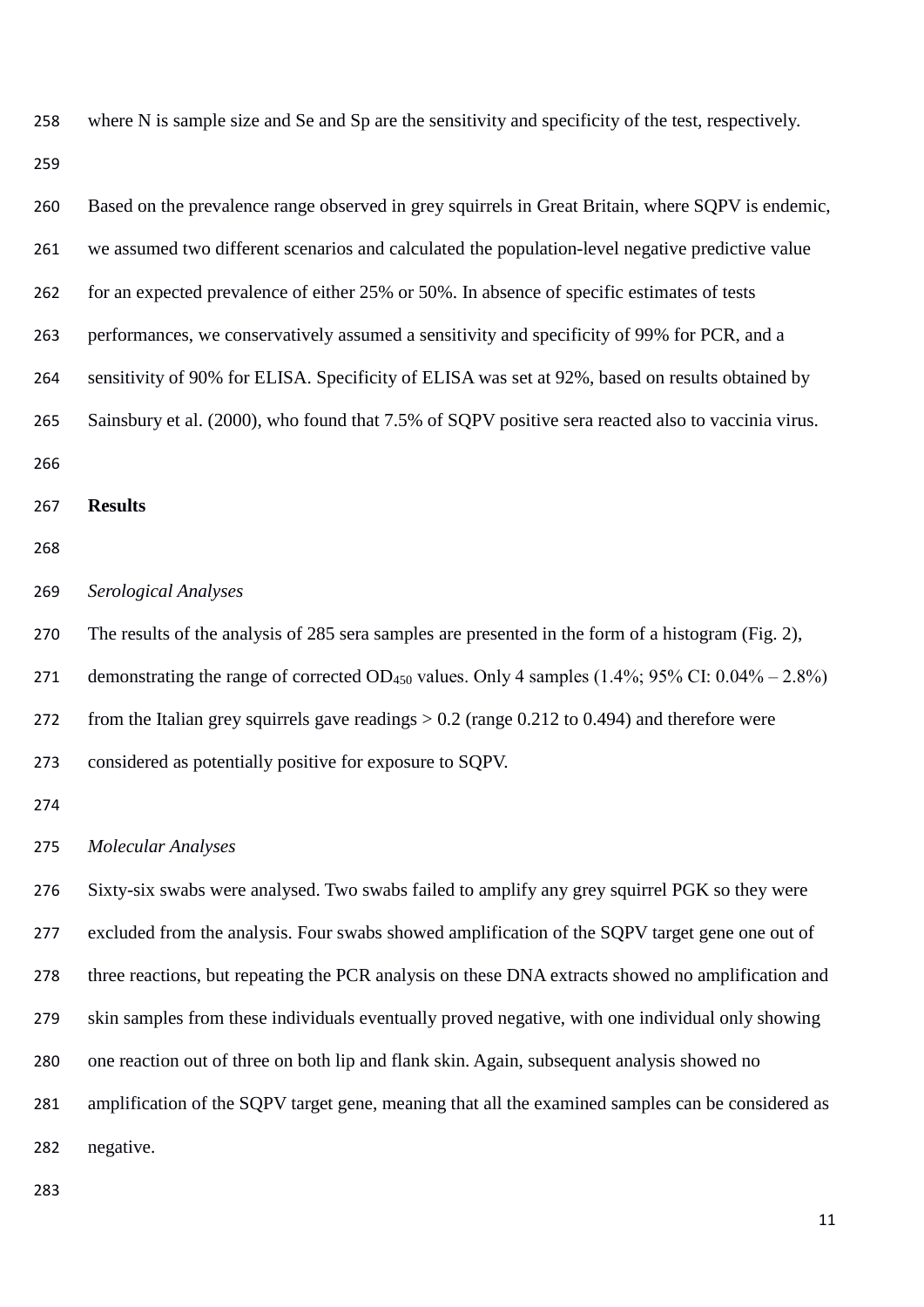## *Epidemiological Analysis*

 Based on 281 individuals testing negatively to ELISA, and considering the 4 positive reactors as false positive for reactivity to SQPV, the confidence of freedom from SQPV of Italian grey squirrel populations is 100% in the 50% and 25% prevalence scenario. Molecular analysis provided consistent results: considering the 64 individuals testing negative by PCR, the confidence of freedom from SQPV is either 100% assuming a 50% prevalence, or periodic 99.9% assuming a 25% prevalence. **Discussion** *Demonstrating the absence of SQPV* Serological testing of Italian grey squirrels resulted in four animals out of 285 identified as potentially positive for SQPV antibodies, however in the second survey through molecular methods we did not directly detect any SQPV DNA. Based on a set of reasons that are detailed in the following paragraphs, we are confident that the four seropositive individuals may have been the result of an ELISA cross-reaction and that our sampled squirrels were not infected by SQPV. Indeed, based on our sample size and assuming the four reactors as false positives, confidence of freedom from SQPV in Northern Italy is higher than 99.9%. The squirrelpox ELISA that we applied on our samples was developed in the UK (Sainsbury *et al.*, 2000) for determining the proportion of the grey and red squirrel populations that had been exposed to SQPV. As a consequence of being uncertain about whether or not SQPV was present within Italy, even if no clinical cases had been found or had been suspected, it was not possible to revalidate the test with known negative Italian squirrel sera samples and therefore we used the OD450nm 0.2 cut-off that had been established in the UK (Sainsbury *et al.*, 2000). Based on the frequency distribution of

the resulting ODs, the 0.2 cut-off seems to work reasonably well for the Italian serum samples,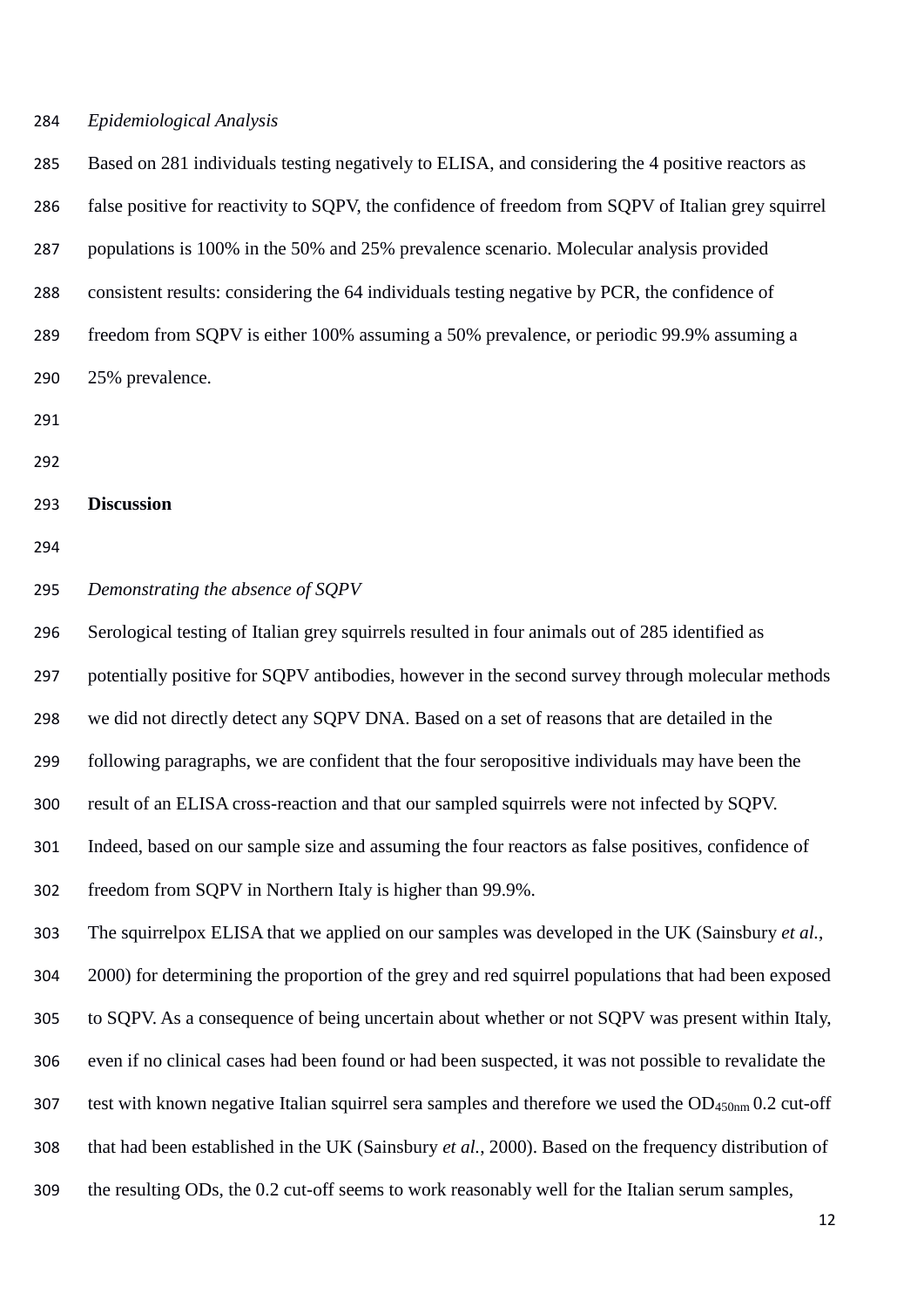310 since 98.6% of samples gave readings  $< 0.13$  and only 4 samples (1.4%) gave readings  $> 0.2$ , with no OD readings between 0.13 and 0.2. As a result, we identified only these 4 samples as potentially coming from squirrels exposed to SQPV. It is known however that up to 7.5% of the grey squirrel sera which tested positive in the squirrelpox ELISA developed by Sainsbury and colleagues also cross-reacted in ELISA tests designed to detect vaccinia virus, suggesting sera cross-reactivity to a related poxvirus protein (Sainsbury *et al.*, 2000). It is also known that rodents, including several squirrel species, can be infected by a variety of orthopoxviruses (Emerson *et al.*, 2009; Obon *et al.*, 2011; Himsworth *et al.,* 2013; Martínez-Duque *et al.*, 2014; Wibbelt *et al.*, 2017) and therefore it is a possibility that the 4 squirrel sera exhibiting OD<sup>450</sup> values >0.2 reported in this study are a reflection of these squirrels having been exposed to a different poxvirus. Indeed, a red squirrel from Spain (Obon *et al.*, 2011) and several from Germany (Wibbelt *et al.*, 2017) are known to have succumbed to infections from poxviruses that are distinct from SQPV, but whether these viruses are present in Italy, can also infect grey squirrels and would be cross-reactive in the ELISA is unknown. Due to their low specificity, indirect methods based on antibody detection are considered insufficient to officially confirm the presence of an infection in an area and the detection of the etiological agent is normally required (Guberti, Stancampiano & Ferrari, 2014). In our case, tissues taken from squirrels covering the range of serological results, specifically including the area where two out of four suspect positive ELISA samples had originated from, were analysed for the presence of SQPV DNA, but all were found to be negative. The failure to find SQPV DNA does not mean however that these particular squirrels had not at some stage in the past been infected with the virus, as it would be expected that antibodies against the virus would be detectable for a much longer time period than the viral DNA given that most poxvirus infections tend to be acute. However, we also never found any lesions compatible with SQPV infection in over 2900 grey and 500 red squirrels examined in the field since 2011 (Wauters *et al.*, personal communication). Further support for the four query positive grey squirrels not having been exposed to SQPV comes from the fact that they are from three different locations within Piedmont and represent just 2/49 of samples from BC, 1/10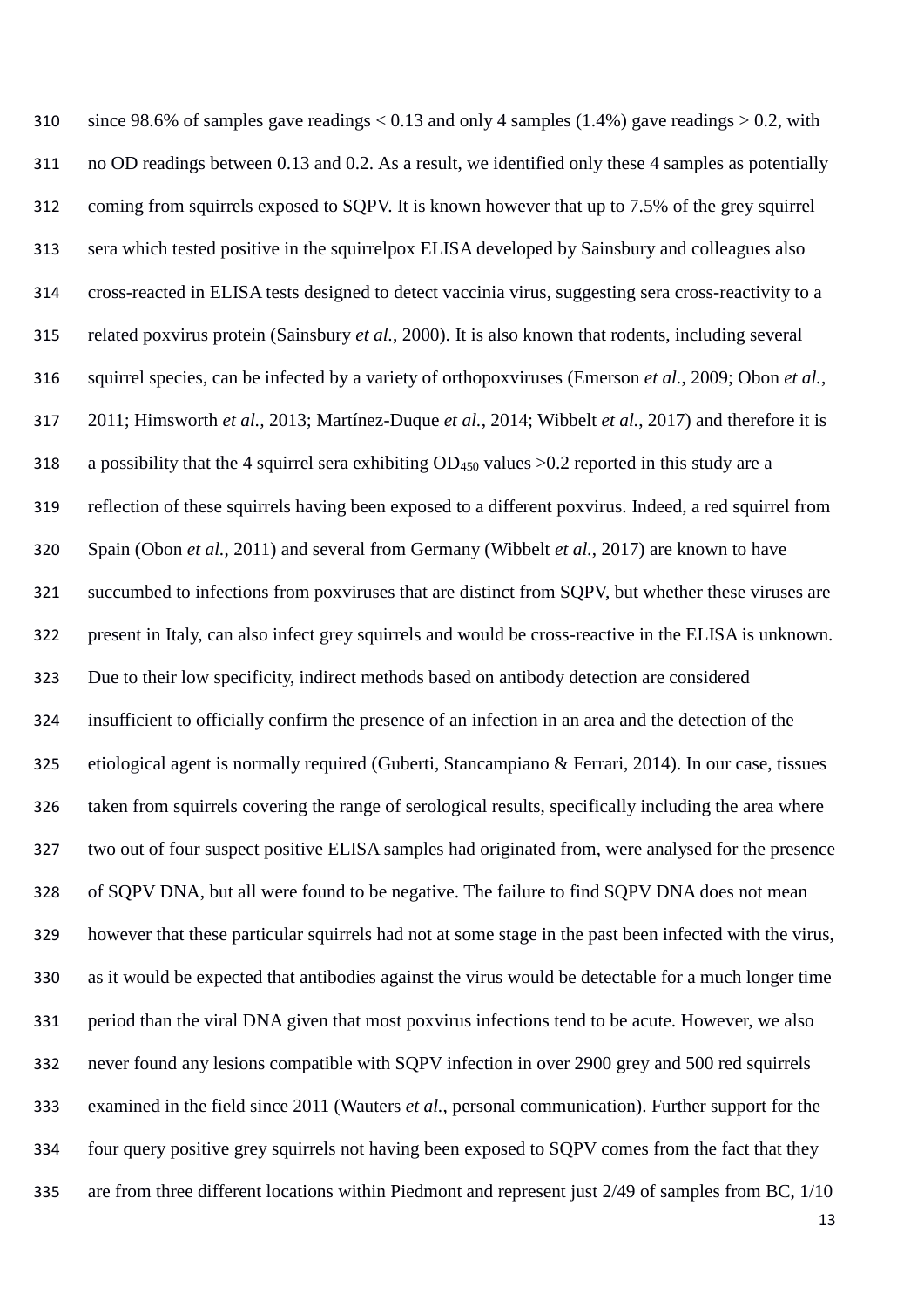samples from IPL and 1/17 samples from VST (see Fig. 1). Moreover, after we found the first two positive samples in BC in 2011, we carried-out a second sampling in this same site one year later, but the new individuals all tested negative. Studies within Great Britain have shown that in areas where seropositive grey squirrels have been established for decades, the prevalence of SQPV can approach 100%, whereas in areas where seropositive grey squirrels had only relatively recently emerged the SQPV prevalence was lower (Sainsbury *et al.*, 2000). In Ireland, there was a progressive increase in overall seroprevalence in the woodlands analysed: from 17% in 1997/99, to 34% by 2004/2005 and 67% in 2009, a few years before the first diseased red squirrels were observed (McInnes *et al.*, 2013). Crouch *et al.* (1995), proposed that where a species was acting as a reservoir of poxvirus infection it would be expected to find >8-12% seroprevalence of antibodies to the virus. All the four query positive samples in our study had been collected within the Piedmontese population, which has been expanding for over 50 years. Therefore, if the founder animals of these longer established populations had been infected with virus it is reasonable to assume that they would exhibit a high seroprevalence if the virus was still circulating within the population.

 Determining freedom from a disease in wild animal populations is among the main challenges that wildlife diseases operators and researchers have to cope with. Demonstrating the absence of a disease is generally more difficult that proving its presence, but in wildlife populations it often means dealing with a significant lack of information on both the pathogen (e.g. its origin and expected prevalence) and the host (e.g. population size). These limits imply that the application of traditional surveillance approaches originally developed on domestic animals is often ineffective (Guberti *et al.,* 2014), encouraging the development of alternative methods in order for wildlife diseases to be properly monitored and managed*.* In our case, following diagnostic testing, we calculated the population-level negative predictive value of each test in order to estimate, based on results obtained, the confidence of freedom from SQPV. This simple analytical method allows us to support with a 99.9% probability the absence of the infection from Italy.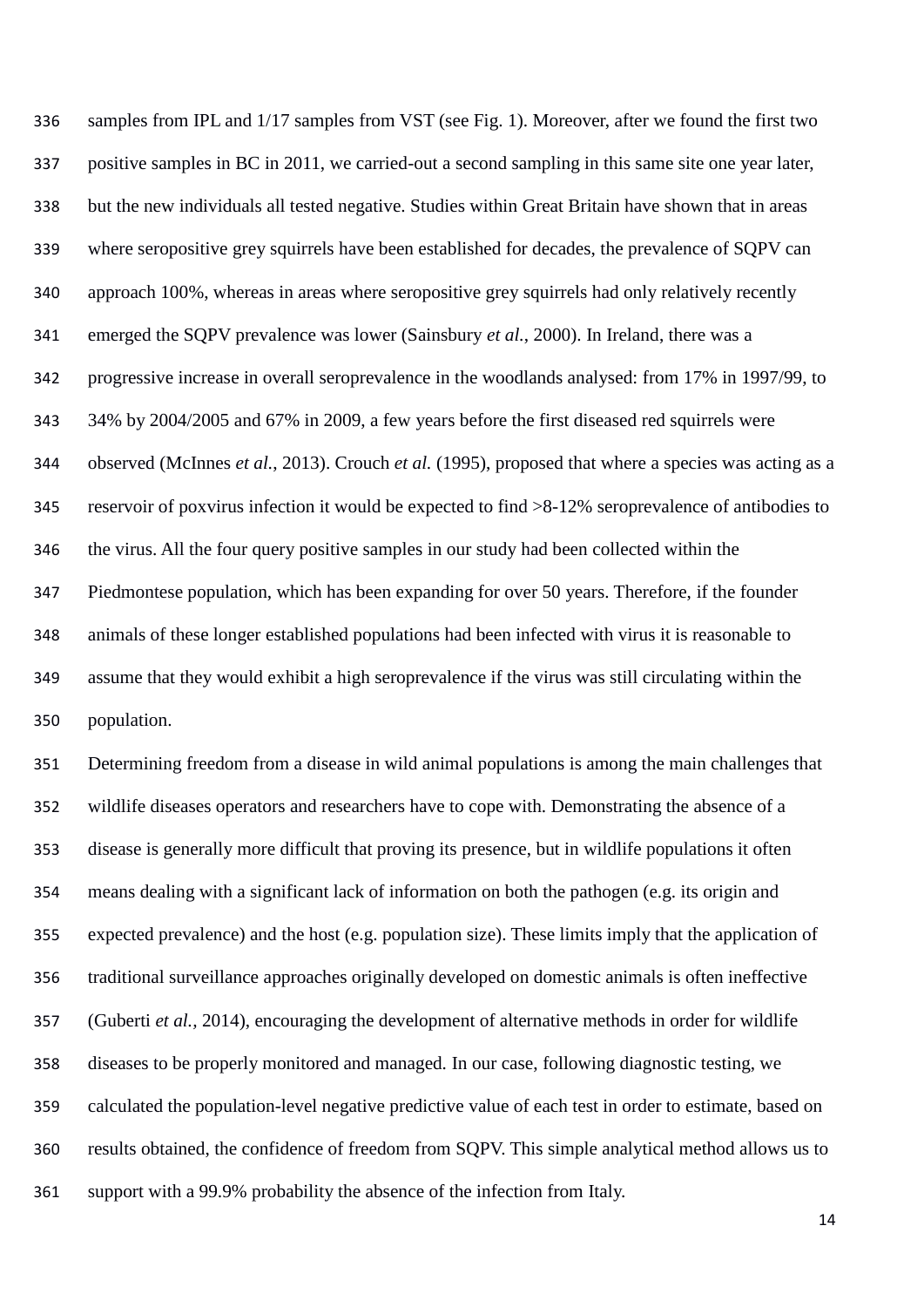## *No SQPV in Italian squirrels: causes and implications*

 The fact that SQPV appears not to have been introduced to Italy is not surprising since introduction of parasites by alien hosts is largely a stochastic process and many species are commonly lost during invasion (Torchin *et al.*, 2003; MacLeod *et al.*, 2010). For example, grey squirrels in Italy and Great Britain harbour fewer macroparasite species than in their native range and the composition of their parasite communities in the two areas is also quite different (Romeo *et al.*, 2014; Romeo, Wauters & Ferrari, 2016). SQPV could also have reached Italy with founders, but could have burned out during the initial stages of the invasion due to low host densities or the absence of competent vectors. We know that Italy likely had fewer introduction events compared to Great Britain (i.e. less chance of "drawing" an infected founder) and also that population growth rate and spread after the 1948 introduction have been slower than in Great Britain (Lurz *et al.*, 2001; Bertolino *et al.*, 2008, 2014). Models by Cowan *et al.* (2016) also suggest that fleas might play a fundamental role in SQPV infection persistence, perhaps acting as mechanical vectors and facilitating its spread. In this scenario, it should be noted that the North American grey squirrel flea *Orchopeas howardi* that commonly infects both grey and red squirrels in Great Britain is instead absent from Italy (Romeo *et al.*, 2014). Additionally, although grey squirrels in Italy acquired the red squirrel flea *Ceratophyllus sciurorum*, flea prevalence observed in Italian populations is lower than that reported in Great Britain (Romeo *et al.*, 2016, 2014).

 Demonstrating that Italian grey squirrel populations are free from SQPV has important biological and management implications. Firstly, SQPV absence from Italy further suggests that the virus was introduced to Great Britain and Ireland by grey squirrels and does not have a European origin (Shuttleworth *et al.*, 2014). It has been hypothesised that SQPV initially spilled over from other native rodents, with grey squirrels then amplifying its circulation, but if this were the case, it is reasonable to assume that the infection would have emerged also in Italy.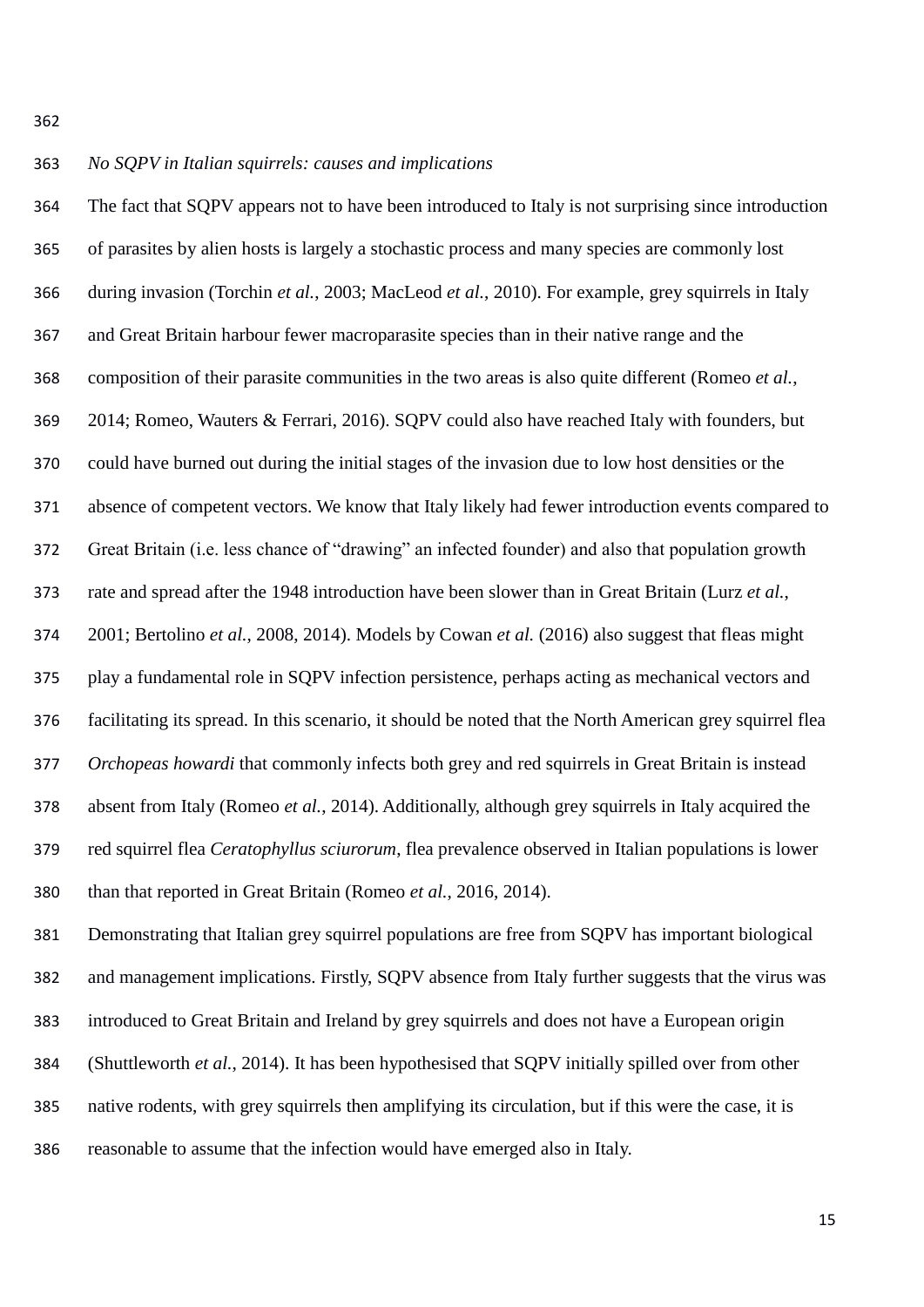Moreover, our findings support the notion that SQPV is a critical driver in red-grey squirrel competition, as the higher rate of grey squirrel spread (and red squirrel replacement) observed in Great Britain might be ascribed to apparent competition mediated by disease. At the same time, the absence of such infections from Italian populations also confirms that mere competition for resources, albeit being a slower process, might result in red squirrel extinction by itself (Wauters *et al.*, 2005; Bertolino *et al.*, 2014; Gurnell *et al.*, 2015). These differences between introduction ranges, highlight how knowledge about disease status is essential to correctly predict spread of invaders and implement proper management and conservation strategies (Strauss *et al.*, 2012; Tompkins *et al.*, 2015).

### *Perspectives on red squirrel conservation*

 Since SQPV speeds up red squirrel replacement, its absence from Piedmont and Lombardy regions gives more time to the ongoing control activities, supporting the rate of grey squirrel spread predicted by models (Tattoni *et al.*, 2006; Bertolino *et al.*, 2008). Furthermore, considering that in mainland Europe grey squirrel populations are present only in Italy, the absence of SQPV from the country is good news for the conservation of the red squirrel at the whole continental scale. However, since several aspects regarding SQPV origin and its dynamics of transmission and maintenance are still undefined, a future emergence of the virus in Italy cannot be completely ruled out. It should also be noted that grey squirrels were sold in Italy as pets until 2013, when a decree banned their trade, therefore a future illegal release of animals from the pet trade cannot be excluded either. Consequently, a disease surveillance plan aimed at an early detection of the virus should be set up. An active surveillance plan that requires the recurrent testing of biological samples through both serology and PCR does not appear feasible due to the large number of individuals and the high costs required to guarantee its efficacy in early detection (Guberti *et al.*, 2014). For infections with evident clinical signs such as SQPV, a passive surveillance plan that only includes the diagnostic testing of suspected cases would have a higher probability of detecting a new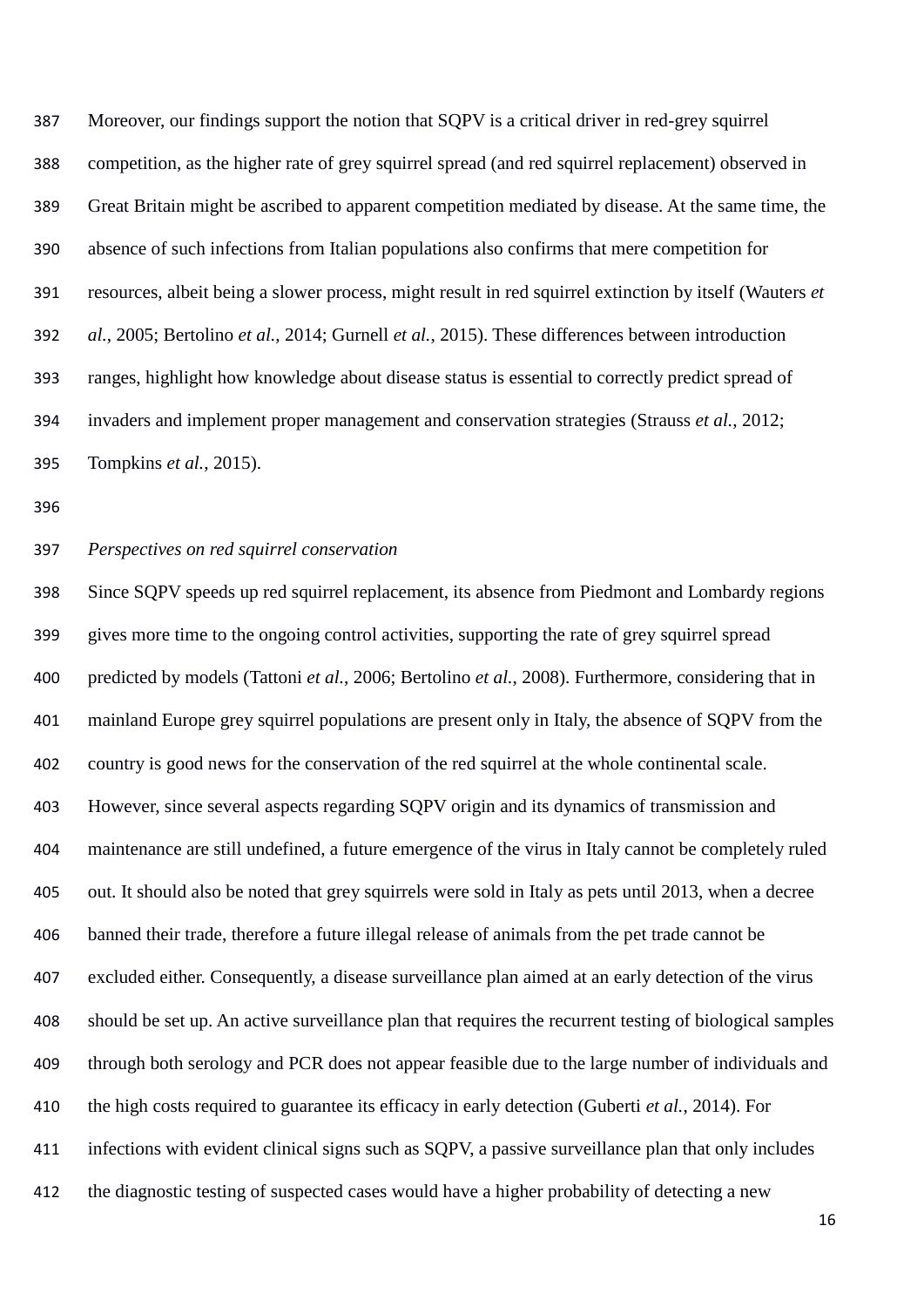emergence (Guberti *et al.*, 2014). In the case of SQPV, we propose as suspect case any sciurid displaying cutaneous lesions. Efforts should thus be directed at developing an effective network for the recovery in the field of such individuals and their subsequent diagnostic testing (Everest *et al.,* 2017). Finally, additional attention aimed at an early detection of symptomatic sciurids should be given to those Italian areas where new grey squirrel nuclei may potentially establish (Mori *et al.*, 2016), even if most of them likely derive from translocations from the same Piedmontese population that was extensively sampled during the present survey (Signorile *et al.*, 2014a, 2016). 

## *Concluding remarks*

 The present field survey supports with high probability the absence of SQPV infection in Italian squirrel populations and has important implications for the management of alien grey squirrels and the conservation of red squirrels in their native range. At the same time, our results confirm the role played by SQPV in the dramatic decline of red squirrel populations in Great Britain, opposed to the slower rate of replacement observed in Italy, thus highlighting that diseases might play a critical role in biological invasions. However, our findings encourage the future activation of health surveillance plans in order to keep the whole continental red squirrel population safe from further threats represented by infectious diseases.

## **Acknowledgements**

This research was funded by National Trust, Red Squirrels Trust Wales and the European Squirrel

Initiative. CJ McInnes was funded by the Scottish Government Rural and Environment Science and

Analytical Services (RESAS) division. We would like to thank LIFE09 NAT/IT/00095 EC-

SQUARE, Adda Nord and Valle del Lambro Regional Parks, Cuneo and Turin Provinces and all the

private estate owners that allowed field collection. Thanks also to all the people and students that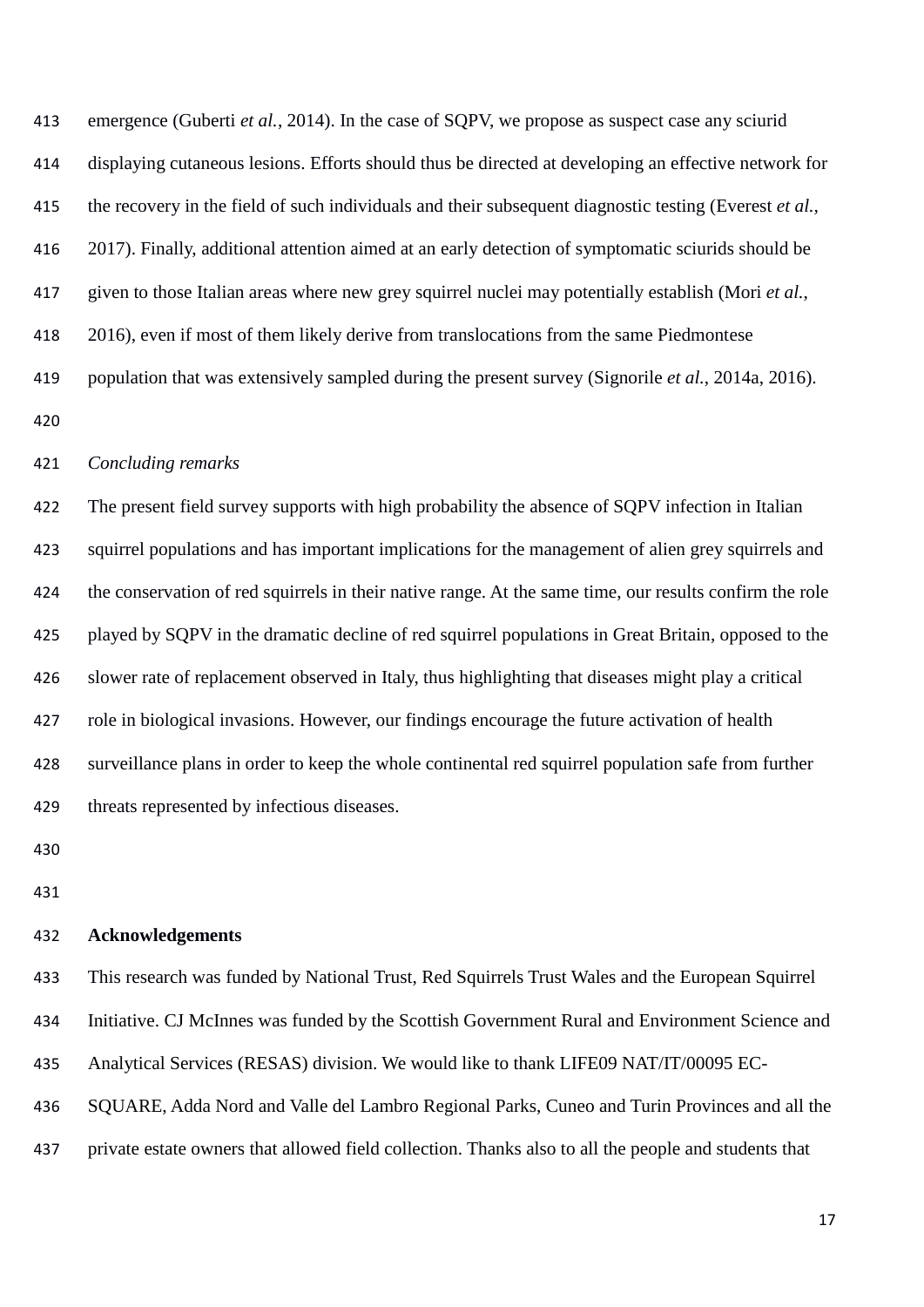- helped with sampling and laboratory analysis and to three anonymous reviewers for their valuable comments and suggestions.
- 
- 

#### **References**

- 
- Atkin, J.W., Radford, A.D., Coyne, K.P., Stavisky, J. & Chantrey, J. (2010). Detection of squirrel poxvirus by nested and real-time PCR from red (*Sciurus vulgaris*) and grey (*Sciurus carolinensis*) squirrels. *BMC Vet. Res.* **6**, 33.
- Bertolino, S. (2009). Animal trade and non-indigenous species introduction: the world-wide spread of squirrels. *Divers. Distrib.* **15**, 701–708.
- Bertolino, S., Lurz, P.W.W., Sanderson, R. & Rushton, S.P. (2008). Predicting the spread of the American grey squirrel (*Sciurus carolinensis*) in Europe: A call for a co-ordinated European approach. *Biol. Conserv.* **141**, 2564–2575.
- Bertolino, S., Montezemolo, N.C. di, Preatoni, D.G., Wauters, L.A. & Martinoli, A. (2014). A grey future for Europe: Sciurus carolinensis is replacing native red squirrels in Italy. *Biol. Invasions* **16**, 53–62.

Bertolino, S., Lurz, P., M Shuttleworth, C., Martinoli, A., & Wauters, L. (2016). The management of grey

- squirrel populations in Europe: evolving best practice. In *The Grey Squirrel: Ecology &*
- *Management of an Invasive Species in Europe*: 495–516. Shuttleworth, C.M., Lurz, P.W.W., Gurnell,

J. (Eds.). Woodbridge, Suffolk UK: European Squirrel Initiative.

Bruemmer, C.M., Rushton, S.P., Gurnell, J., Lurz, P.W.W., Nettleton, P., Sainsbury, A.W., Duff, J.P., Gilray,

- J. & McINNES, C.J. (2010). Epidemiology of squirrelpox virus in grey squirrels in the UK. *Epidemiol. Infect.* **138**, 941–950.
- Carroll, B., Russell, P., Gurnell, J., Nettleton, P. & Sainsbury, A.W. (2009). Epidemics of squirrelpox virus disease in red squirrels (*Sciurus vulgaris*): temporal and serological findings. *Epidemiol. Infect.* **137**, 257–265.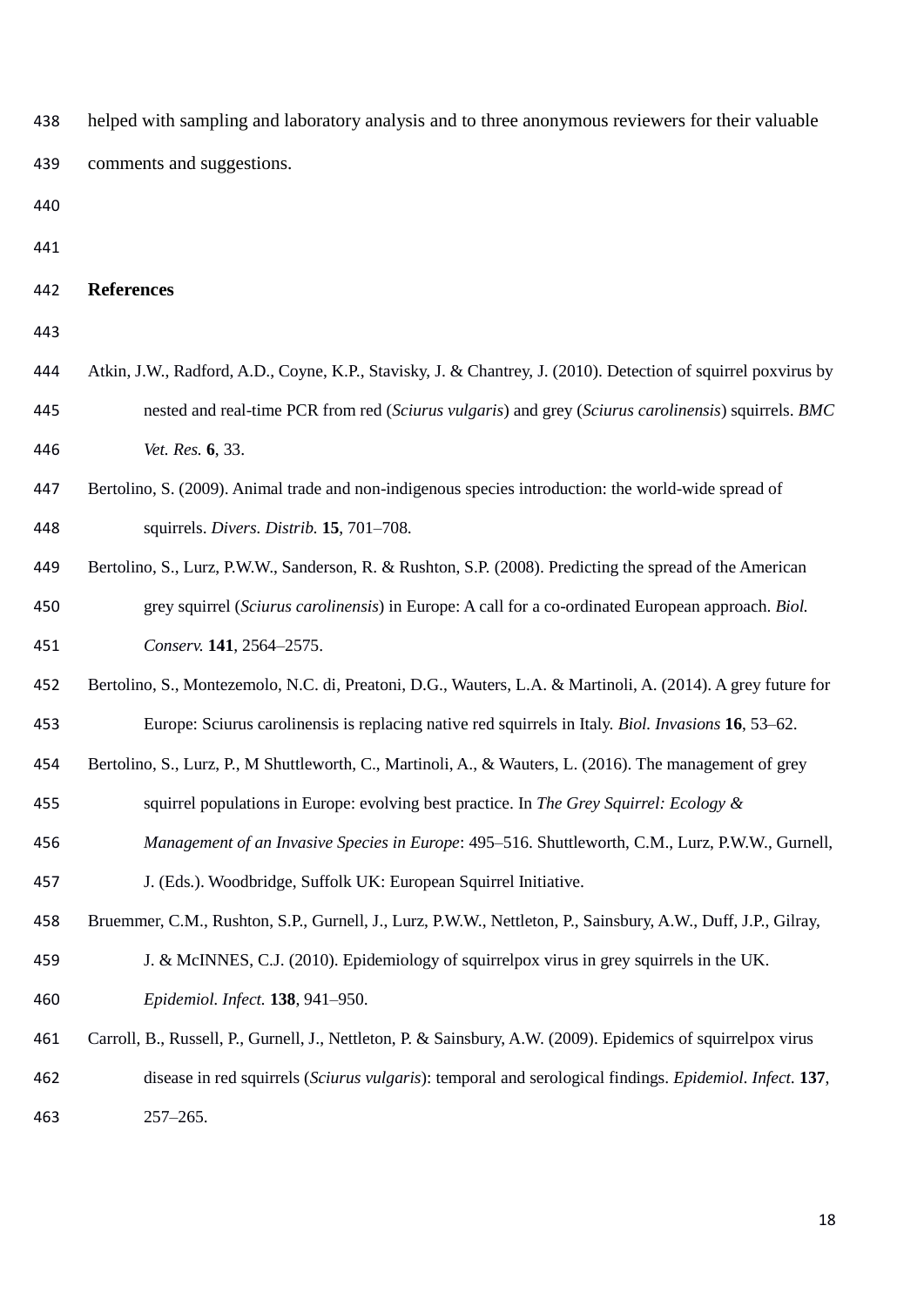- Chantrey, J., Dale, T.D., Read, J.M., White, S., Whitfield, F., Jones, D., McInnes, C.J. & Begon, M. (2014). European red squirrel population dynamics driven by squirrelpox at a gray squirrel invasion interface. *Ecol. Evol.* **4**, 3788–3799.
- Christensen, J. & Gardner, I.A. (2000). Herd-level interpretation of test results for epidemiologic studies of animal diseases. *Prev. Vet. Med.* **45**, 83–106.
- Collins, L.M., Warnock, N.D., Tosh, D.G., McInnes, C., Everest, D., Montgomery, W.I., Scantlebury, M.,
- Marks, N., Dick, J.T.A. & Reid, N. (2014). Squirrelpox Virus: Assessing Prevalence, Transmission and Environmental Degradation. *PLOS ONE* **9**, e89521.
- Cowan, D.P., Mill, Aileen C., Everest, D.J., Gomm, M., McInnes, C.J., Rushton, S.P., Shirley, M.D.F., Start,
- C. & Shuttleworth, C.M. (2016). The potential role of ectoparasites in the epidemiology of
- squirrelpox virus: a possible novel means of intervention to reduce the impact of the disease? In *The*

*Grey Squirrel: Ecology & Management of an Invasive Species in Europe*: 255–274. Shuttleworth,

- C.M., Lurz, P.W.W., Gurnell, J. (Eds.). Woodbridge, Suffolk UK: European Squirrel Initiative.
- Crouch, A.C., Baxby, D., McCracken, C.M., Gaskell, R.M. & Bennett, M. (1995). Serological evidence for the reservoir hosts of cowpox virus in British wildlife. *Epidemiol. Amp Infect.* **115**, 185–191.
- Dale, T.D., Watts, P.C., Jones, D., Pounder, K., Everest, D.J., Begon, M.E. & Chantrey, J. (2016).
- Enhancement of wildlife disease surveillance using multiplex quantitative PCR: development of qPCR assays for major pathogens in UK squirrel populations. *Eur. J. Wildl. Res.* **62**, 589–599.
- Dunn, A. M., & Hatcher, M. J. (2015). Parasites and biological invasions: parallels, interactions, and control. *Trends in Parasitology* **31**, 189–199.
- Emerson, G.L., Li, Y., Frace, M.A., Olsen-Rasmussen, M.A., Khristova, M.L., Govil, D., Sammons, S.A.,
- Regnery, R.L., Karem, K.L., Damon, I.K. & Carroll, D.S. (2009). The Phylogenetics and Ecology of the Orthopoxviruses Endemic to North America. *PLOS ONE* **4**, e7666.
- Everest, D. J., Floyd, T., Donnachie, B., Irvine, R. M., Holmes, J. P., & Shuttleworth, C. M. (2017). Confirmation of squirrelpox in Welsh red squirrels. *Vet. Rec.* **181**, 514–515.
- Fiegna, C., Dagleish, M.P., Coulter, L., Milne, E., Meredith, A., Finlayson, J., Di Nardo, A. & McInnes, C.J.
- (2016). Host-pathogen dynamics of squirrelpox virus infection in red squirrels (*Sciurus vulgaris*).
- *Vet. Microbiol.* **182**, 18–27.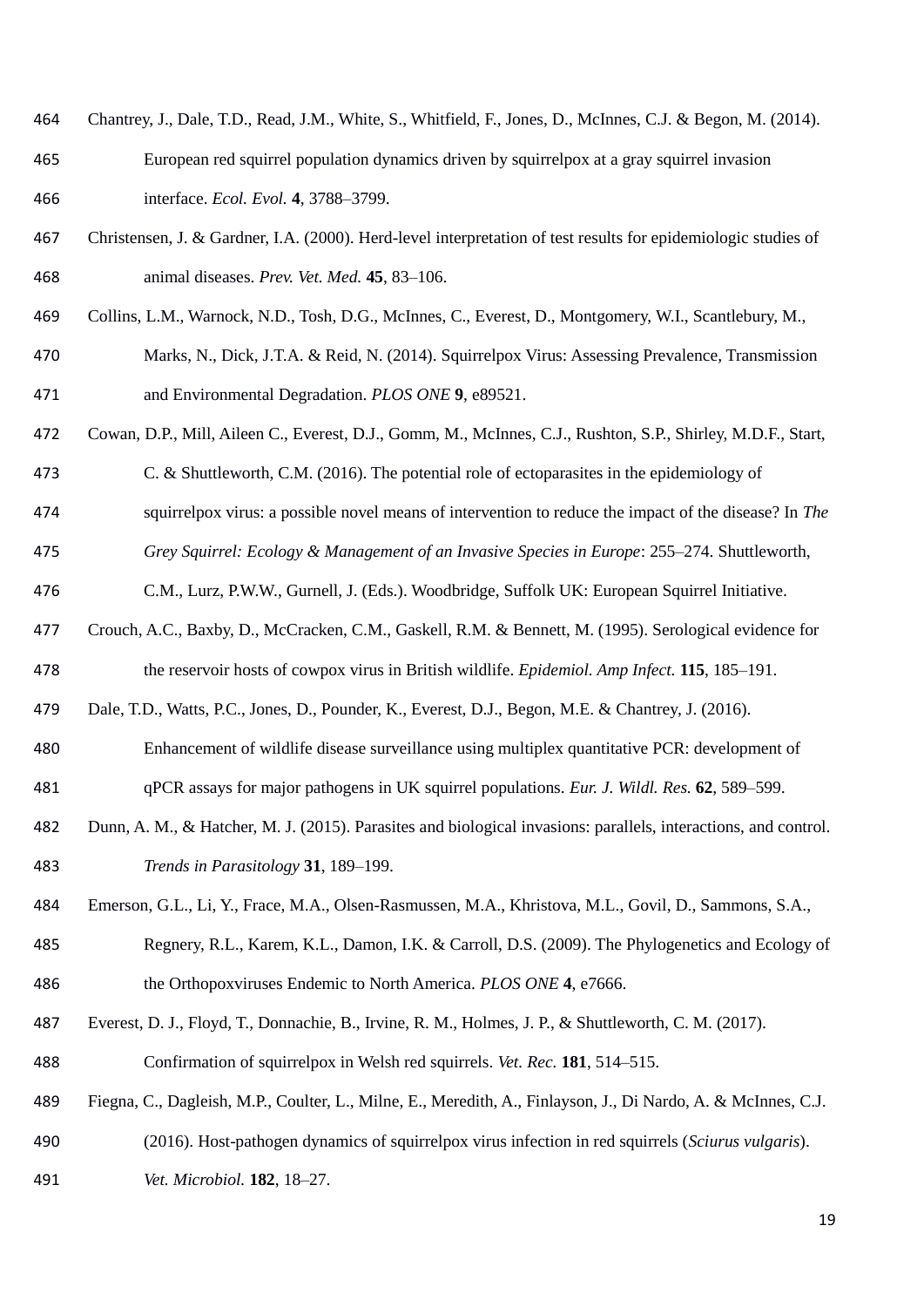- Guberti, V., Stancampiano, L. & Ferrari, N. (2014). Surveillance, monitoring and survey of wildlife diseases: a public health and conservation approach. *Hystrix Ital. J. Mammal.* **25**, 3–8.
- Gurnell, J., Wauters, L.A., Lurz, P.W.W. & Tosi, G. (2004). Alien species and interspecific competition: effects of introduced eastern grey squirrels on red squirrel population dynamics. *J. Anim. Ecol.* **73**, 26–35.
- Gurnell, J., Rushton, S.P., Lurz, P.W.W., Sainsbury, A.W., Nettleton, P., Shirley, M.D.F., Bruemmer, C. &
- Geddes, N. (2006). Squirrel poxvirus: Landscape scale strategies for managing disease threat. *Biol. Conserv.* **131**, 287–295.
- Gurnell, J., Lurz, P.W.W. & Wauters, L.A. (2015). Years of interactions and conflict in Europe: competition
- between Eurasian red squirrels and North American grey squirrels. In *Red Squirrels: Ecology,*
- *Conservation & Management in Europe*: 19–37. Shuttleworth, C., Lurz, P.W.W., Hayward, M.W.
- (Eds.). Woodbridge, Suffolk UK: European Squirrel Initiative.
- Himsworth, C. G., McInnes, C. J., Coulter, L., Everest, D. J., & Hill, J. E. (2013). Characterization of a Novel Poxvirus in a North American Red Squirrel (*Tamiasciurus hudsonicus*). *J. Wildl. Dis.* **49**, 173– 179.
- Holt, R. D. (1977). Predation, apparent competition, and the structure of prey communities. *Theor. Popul. Biol.* **12**, 197–229.
- Holt, R. D., & Bonsall, M. B. (2017). Apparent Competition. *Annu. Rev. Ecol. Evol. Syst.* **48**, 447–471.
- Humphry, R.W., Cameron, A. & Gunn, G.J. (2004). A practical approach to calculate sample size for herd prevalence surveys. *Prev. Vet. Med.* **65**, 173–188.
- La Morgia, V., Paoloni, D. & Genovesi, P. (2017). Eradicating grey squirrel Sciurus carolinensis from urban areas: an innovative decision making approach based on lessons learnt in Italy. *Pest Manag. Sci* **73**, 354–362.
- 
- LIFE09 NAT/IT/00095 EC-SQUARE Final Report (2015) Retrieved from:
- http://ec.europa.eu/environment/life/project/Projects/index.cfm?fuseaction=home.showFile&rep=file 517 &fil=LIFE09\_NAT\_IT\_000095\_FTR.pdf
- Lymbery, A. J., Morine, M., Kanani, H. G., Beatty, S. J., & Morgan, D. L. (2014). Co-invaders: The effects
- of alien parasites on native hosts. *Int. J. Parasitol. Parasites Wildl.* **3**, 171–177.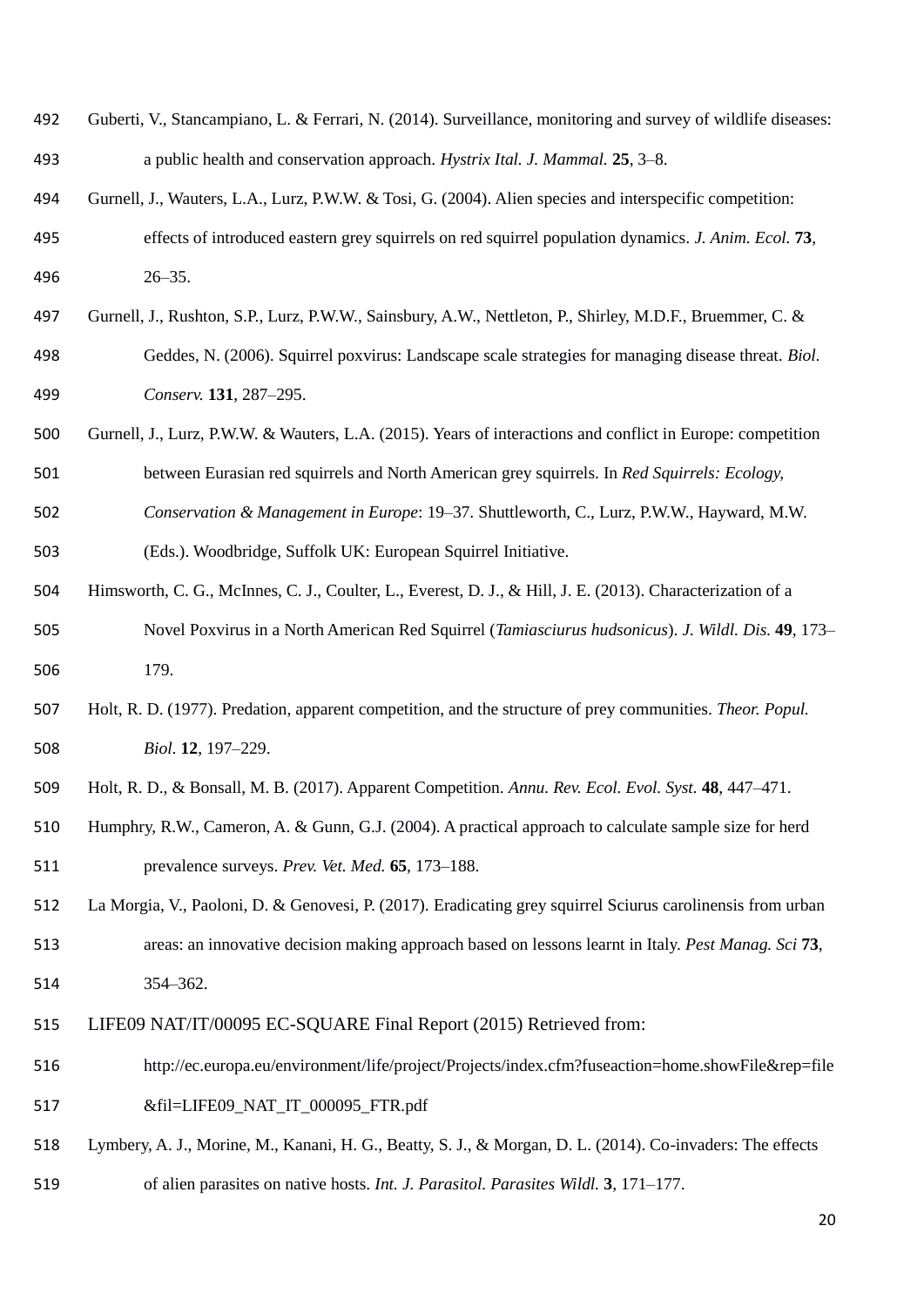- Lurz, P.W.W., Rushton, S.P., Wauters, L.A., Bertolino, S., Currado, I., Mazzoglio, P. & Shirley, M.D.F.
- (2001). Predicting grey squirrel expansion in North Italy: a spatially explicit modelling approach. *Landsc. Ecol.* **16**, 407–420.
- MacLeod, C.J., Paterson, A.M., Tompkins, D.M. & Duncan, R.P. (2010). Parasites lost do invaders miss the boat or drown on arrival? *Ecol. Lett.* **13**, 516–527.
- Macpherson, M.F., Davidson, R.S., Duncan, D.B., Lurz, P.W., Jarrott, A. & White, A. (2015). Incorporating
- habitat distribution in wildlife disease models: conservation implications for the threat of squirrelpox on the Isle of Arran. *Anim. Conserv.* **19**, 3–14.
- Martin, S. W., Shoukri, M., & Thorburn, M. A. (1992). Evaluating the health status of herds based on tests applied to individuals. *Prev. Vet. Med.* **14**, 33–43.
- Martínez-Duque, P., Avila-Flores, R., Emerson, G.L., Carroll, D.S., Suzán, G. & Gallardo-Romero, N.F.
- (2014). Orthopoxvirus Antibodies in Grey Squirrels (*Sciurus aureogaster*) in Mexico City, Mexico. *J. Wildl. Dis.* **50**, 696–698.
- Martinoli, A., Bertolino, S., Preatoni, D.G., Balduzzi, A., Marsan, A., Genovesi, P., Tosi, G. & Wauters, L.A. (2010). Headcount 2010: the multiplication of the grey squirrel populations introduced to Italy.
- *Hystrix Ital. J. Mammal.* **21**, 127–136.
- McInnes, C.J., Wood, A.R., Thomas, K., Sainsbury, A.W., Gurnell, J., Dein, F.J. & Nettleton, P.F. (2006).
- Genomic characterization of a novel poxvirus contributing to the decline of the red squirrel (*Sciurus vulgaris*) in the UK. *J. Gen. Virol.* **87**, 2115–2125.
- McInnes, C.J., Coulter, L., Dagleish, M.P., Deane, D., Gilray, J., Percival, A., Willoughby, K., Scantlebury,
- M., Marks, N., Graham, D., Everest, D.J., McGoldrick, M., Rochford, J., McKay, F. & Sainsbury, A.W. (2013). The emergence of squirrelpox in Ireland. *Anim. Conserv.* **16**, 51–59.
- Mori, E., Amerini, R., Mazza, G., Bertolino, S., Battiston, R., Sforzi, A. & Menchetti, M. (2016). Alien
- shades of grey: new occurrences and relevant spread of *Sciurus carolinensis* in Italy. *Eur. J. Ecol.* **2**, 13–20.
- Obon, E., Juan-Sallés, C., McInnes, C. J., & Everest, D. J. (2011). Poxvirus identified in a red squirrel
- (*Sciurus vulgaris*) from Spain. *Vet. Rec.* **168**, 86–86.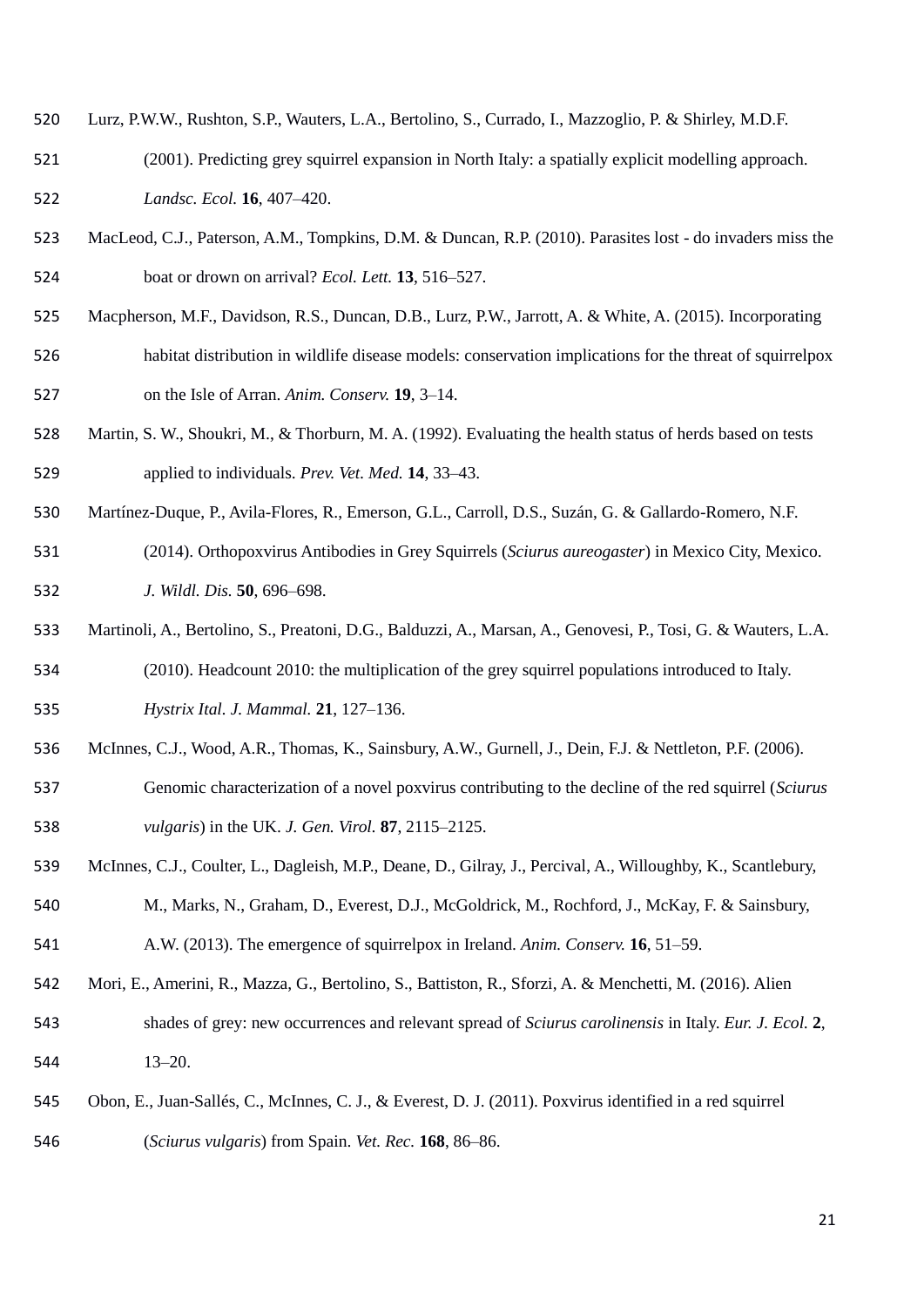- Romeo, C., Wauters, L.A., Ferrari, N., Lanfranchi, P., Martinoli, A., Pisanu, B., Preatoni, D.G. & Saino, N. (2014). Macroparasite Fauna of Alien Grey Squirrels (*Sciurus carolinensis*): Composition, Variability and Implications for Native Species. *PLoS ONE* **9**, e88002.
- Romeo, C., Ferrari, N., Lanfranchi, P., Saino, N., Santicchia, F., Martinoli, A. & Wauters, L.A. (2015).
- Biodiversity threats from outside to inside: effects of alien grey squirrel (*Sciurus carolinensis*) on helminth community of native red squirrel (*Sciurus vulgaris*). *Parasitol. Res.* **114**, 2621–2628.
- Romeo, C., Wauters, L.A. & Ferrari, N. (2016). Parasites of grey squirrels: an additional threat to red squirrels in Italy? In *The Grey Squirrel: Ecology & Management of an Invasive Species in Europe*:
- 193–209. Shuttleworth, C.M, Lurz, P.W.W., Gurnell, J. (Eds.). Woodbridge, Suffolk UK: European Squirrel Initiative.
- Rushton, S.P., Lurz, P.W.W., Gurnell, J., Nettleton, P., Bruemmer, C., Shirley, M.D.F. & Sainsbury, A.W. (2005). Disease threats posed by alien species: the role of a poxvirus in the decline of the native red squirrel in Britain. *Epidemiol. Infect.* **134**, 521.
- Sainsbury, A.W., Nettleton, P., Gilray, J. & Gurnell, J. (2000). Grey squirrels have high seroprevalence to a parapoxvirus associated with deaths in red squirrels. *Anim. Conserv.* **3**, 229–233.
- Sainsbury, A.W., Deaville, R., Lawson, B., Cooley, W.A., Farelly, S.S.J., Stack, M.J., Duff, P., McInnes, C.J., Gurnell, J., Russell, P.H., Rushton, S.P., Pfeiffer, D.U., Nettleton, P. & Lurz, P.W.W. (2008). Poxviral Disease in Red Squirrels *Sciurus vulgaris* in the UK: Spatial and Temporal Trends of an Emerging
- Schuchert, P., Shuttleworth, C.M., McInnes, C.J., Everest, D.J. & Rushton, S.P. (2014). Landscape scale impacts of culling upon a European grey squirrel population: can trapping reduce population size and decrease the threat of squirrelpox virus infection for the native red squirrel? *Biol. Invasions* **16**, 2381–2391.

Threat. *EcoHealth* **5**, 305–316.

- Shuttleworth, C.M., Everest, D.J., McInnes, C.J., Greenwood, A., Jackson, N.L., Rushton, S. & Kenward,
- R.E. (2014). Inter-specific viral infections: Can the management of captive red squirrel collections help inform scientific research? *Hystrix Ital. J. Mammal.* **25**, 18–24.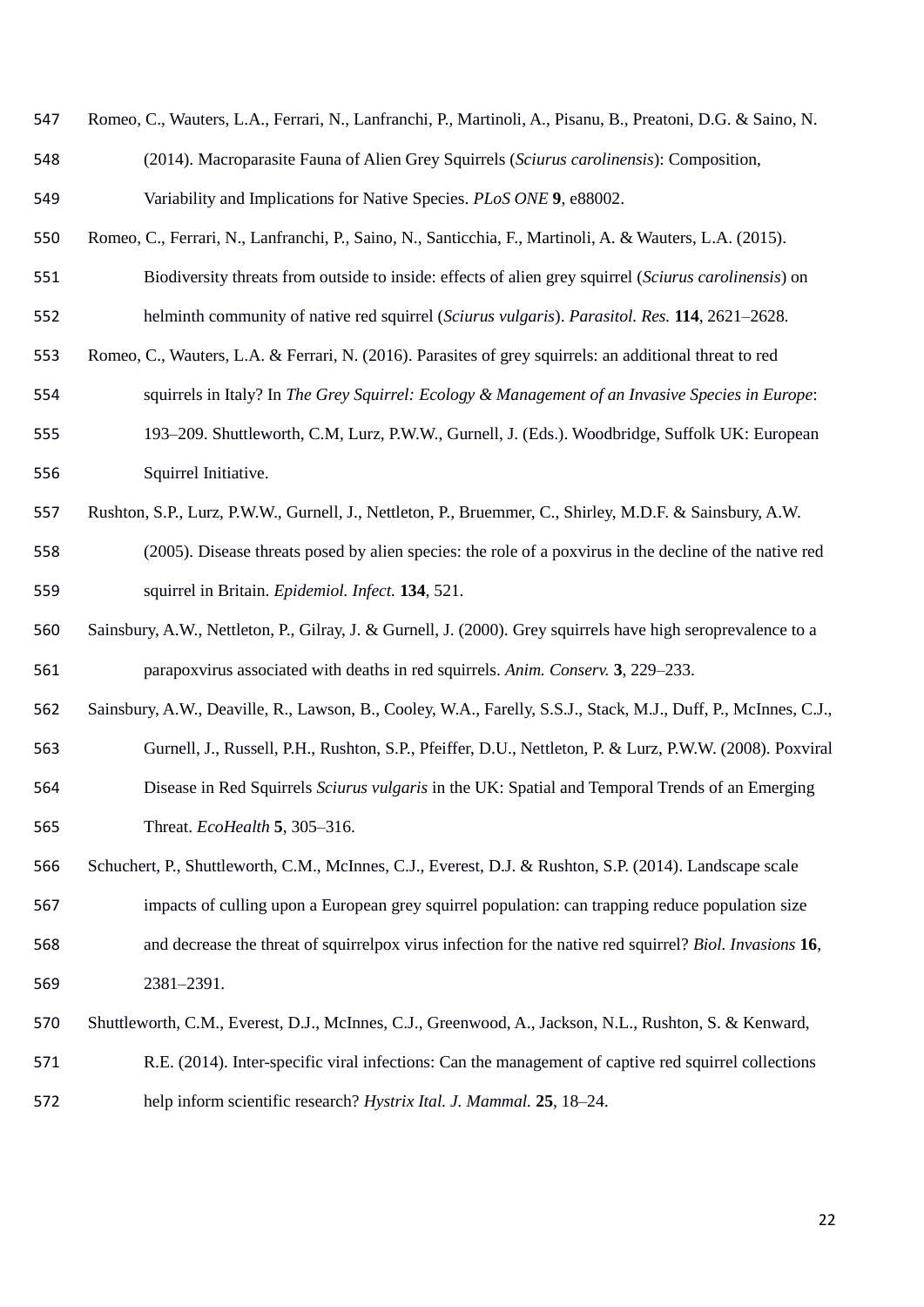- Shuttleworth, C.M., Signorile, A.L., Everest, D.J. & Lurz, P.W. (2015). Assessing causes and significance of red squirrel (*Sciurus vulgaris*) mortality during regional population restoration: An applied conservation perspective. *Hystrix Ital. J. Mammal.* **26,** 69–75.
- Signorile, A. L., Paoloni, D., & Reuman, D. C. (2014a). Grey squirrels in central Italy: a new threat for endemic red squirrel subspecies. *Biol. Invasions* **16**, 2339–2350.
- Signorile, A.L., Wang, J., Lurz, P.W.W., Bertolino, S., Carbone, C. & Reuman, D.C. (2014b). Do founder
- size, genetic diversity and structure influence rates of expansion of North American grey squirrels in Europe? *Divers. Distrib.* **20**, 918–930.
- Signorile, A. L., Reuman, D. C., Lurz, P. W. W., Bertolino, S., Carbone, C., & Wang, J. (2016). Using DNA profiling to investigate human-mediated translocations of an invasive species. *Biol. Conserv.* **195**, 97–105.
- Strauss, A., White, A., & Boots, M. (2012). Invading with biological weapons: the importance of disease-mediated invasions. *Funct. Ecol.* **26**, 1249–1261.
- Stritch, C., Naulty, F., Zintl, A., Callanan, J.J., McCullough, M., Deane, D., Marnell, F. & McMahon, B.J. (2015). Squirrelpox virus reservoir expansion on the east coast of Ireland. *Eur. J. Wildl. Res.* **61**, 483–486.
- Tattoni, C., Preatoni, D.G., Lurz, P.W.W., Rushton, S.P., Tosi, G., Bertolino, S., Martinoli, A. & Wauters,
- L.A. (2006). Modelling the Expansion of a Grey Squirrel population: Implications for Squirrel Control. *Biol. Invasions* **8**, 1605–1619.
- Tompkins, D.M., Sainsbury, A.W., Nettleton, P., Buxton, D. & Gurnell, J. (2002). Parapoxvirus causes a
- deleterious disease in red squirrels associated with UK population declines. *Proc. R. Soc. Lond. B Biol. Sci.* **269**, 529–533.
- Tompkins, D.M., White, A.R. & Boots, M. (2003). Ecological replacement of native red squirrels by invasive greys driven by disease. *Ecol. Lett.* **6**, 189–196.
- Tompkins, D. M., Carver, S., Jones, M. E., Krkošek, M., & Skerratt, L. F. (2015). Emerging infectious diseases of wildlife: a critical perspective. *Trends Parasitol.* **31**, 149–159.
- Torchin, M.E., Lafferty, K.D., Dobson, A.P., McKenzie, V.J. & Kuris, A.M. (2003). Introduced species and their missing parasites. *Nature* **421**, 628–630.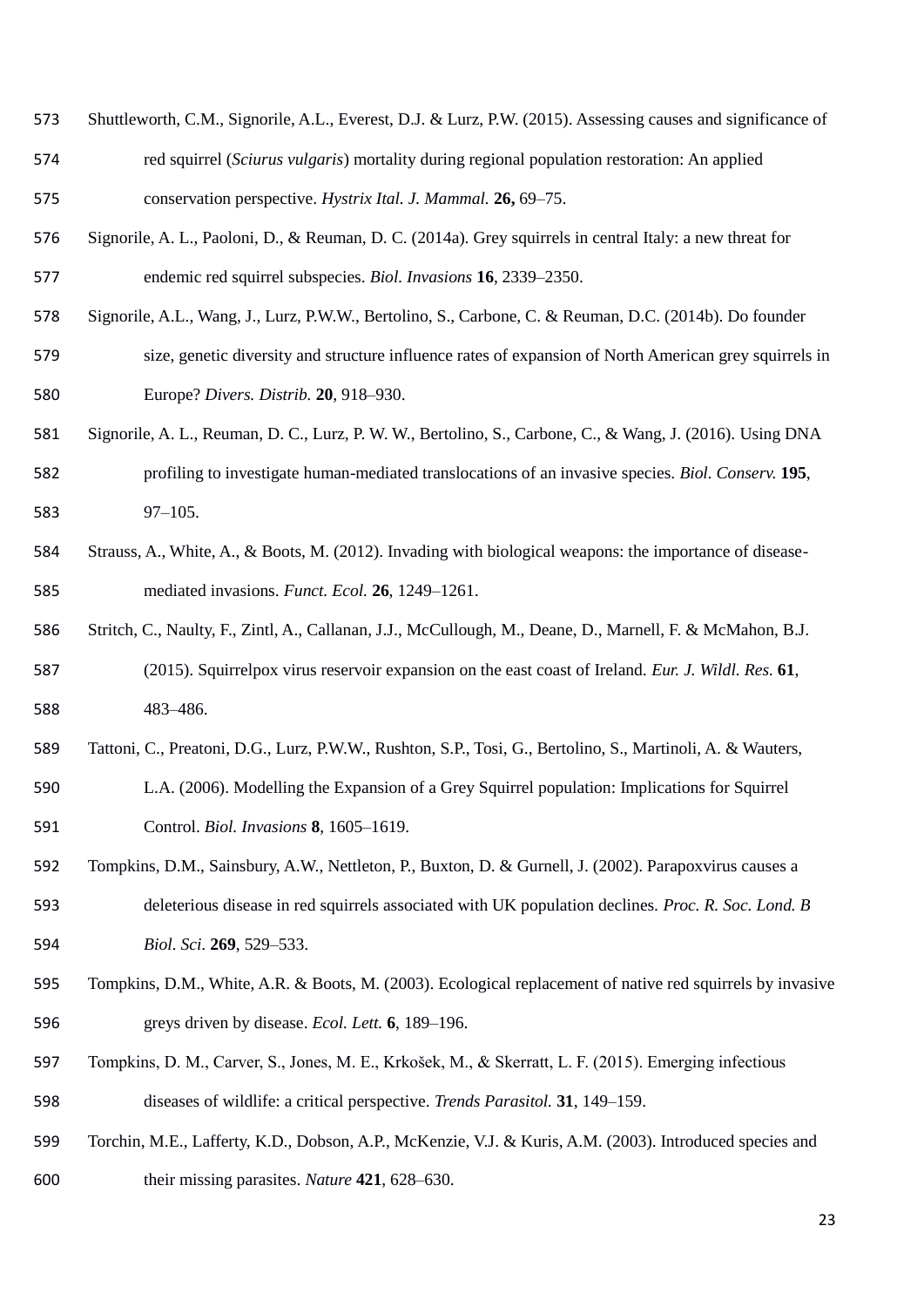- Wauters, Gurnell, J., Martinoli, A. & Tosi, G. (2002a). Interspecific competition between native Eurasian red squirrels and alien grey squirrels: does resource partitioning occur? *Behav. Ecol. Sociobiol.* **52**, 332– 341.
- Wauters, Tosi, G. & Gurnell, J. (2002b). Interspecific competition in tree squirrels: do introduced grey squirrels (*Sciurus carolinensis*) deplete tree seeds hoarded by red squirrels (*S. vulgaris*)? *Behav. Ecol. Sociobiol.* **51**, 360–367.
- Wauters, L.A., Tosi, G. & Gurnell, J. (2005). A review of the competitive effects of alien grey squirrels on behaviour, activity and habitat use of red squirrels in mixed, deciduous woodland in Italy. *Hystrix Ital. J. Mammal.* **16**, 27–40.
- Wauters, L.A., Amori, G., Aloise, G., Gippoliti, S., Agnelli, P., Galimberti, A., Casiraghi, M., Preatoni, D. & Martinoli, A. (2017). New endemic mammal species for Europe: *Sciurus meridionalis* (Rodentia, Sciuridae). *Hystrix Ital. J. Mammal.* **28**.
- White, A., Lurz, P.W.W., Bryce, J., Tonkin, M., Ramoo, K., Bamforth, L., Jarrott, A. & Boots, M. (2016). Modelling disease spread in real landscapes: Squirrelpox spread in Southern Scotland as a case study. *Hystrix Ital. J. Mammal.* **27**.
- Wibbelt, G., Tausch, S. H., Dabrowski, P. W., Kershaw, O., Nitsche, A., & Schrick, L. (2017). Berlin
- Squirrelpox Virus, a New Poxvirus in Red Squirrels, Berlin, Germany. *Emerg. Infect. Dis.* **23**, 1726– 1729.